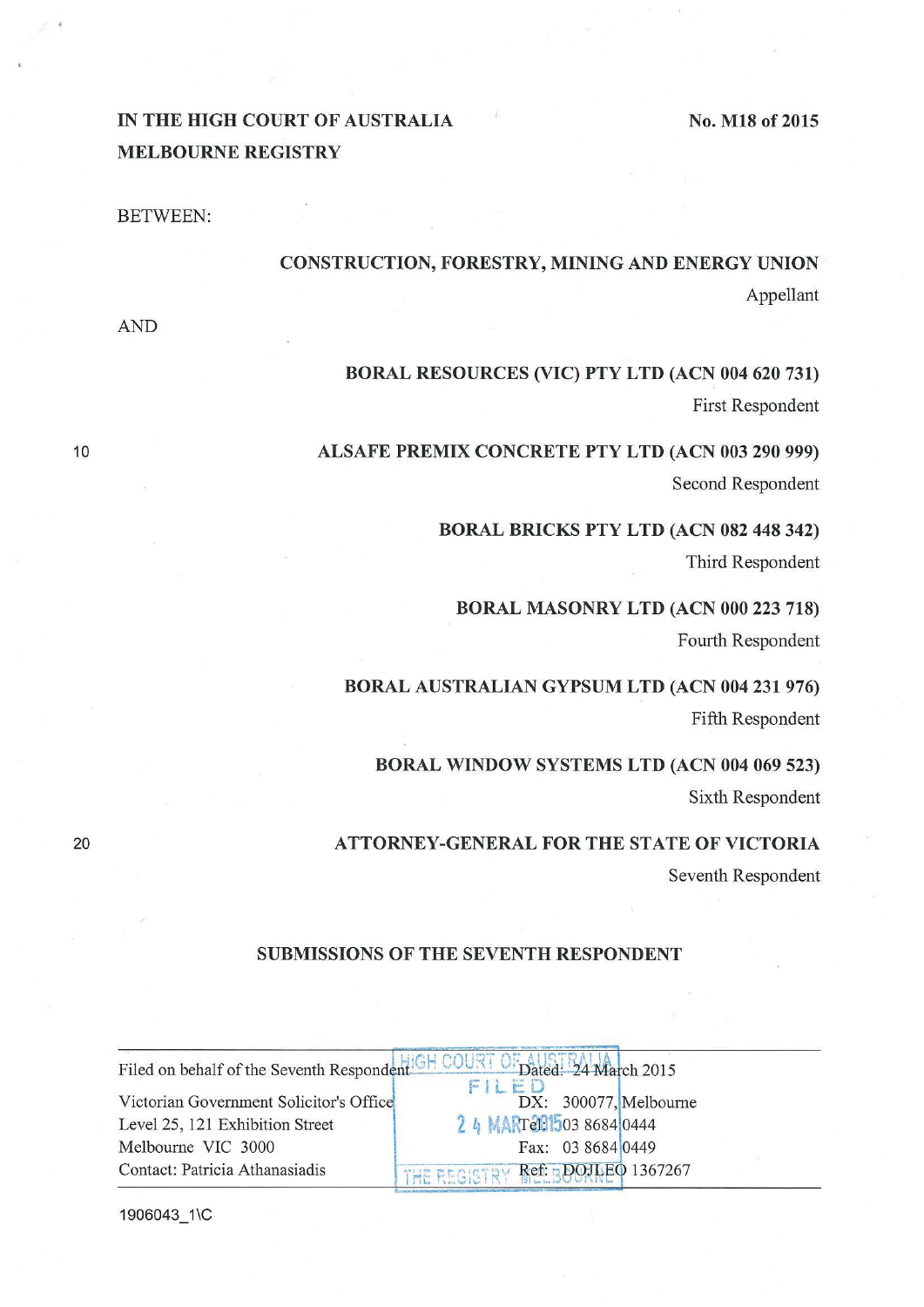# Part I. Publication

1. This document is in a form suitable for publication on the internet.

### Part II. Issues

- 2. The issue is whether the Court of Appeal erred in refusing the appellant's application for leave to appeal the order of a Judge of the Trial Division for particular discovery<sup>1</sup> against the appellant, being a corporate defendant, under r. 29.07 of the *Supreme Court (General Civil Procedure) Rules* 2005 (Vic) (Rules) in a proceeding brought against it under Order 75 of the Rules seeking its punishment for contempt.
- 3. This raises the following three questions:
	- (a) was the Court of Appeal correct to find that the Judge of the Trial Division had power to order particular discovery under r. 29.07 of the Rules against the appellant, being a corporate defendant, in a proceeding brought against it under Order 75 of the Rules seeking its punishment for contempt;
		- (b) if not, was the Court of Appeal in any event correct to refuse leave to appeal the order for particular discovery on the basis that it entailed no substantial injustice because:
			- (i) it was open to the first to sixth respondents to issue a subpoena under Order 42 of the Rules against the appellant, being a corporate defendant, in that proceeding which required the appellant to produce the same documents as those which are the subject of the particular discovery order; and/or
			- (ii) it was open to the first to sixth respondents to issue a subpoena under Order 42 of the Rules against officers of the appellant, being a corporate defendant, in that proceeding which required those officers to produce the same documents as those which were the subject of the discovery order?

# Part III. *Judiciary Act 1903,* s 78B

4. The seventh respondent, the Attorney-General for the State of Victoria, is of the view that s 78B notices are not required.

# 30 Part IV. Facts

5. By summons filed 22 August 2013, pursuant tor. 75.06 of the Rules, the first to sixth respondents (Bora! Parties) sought orders in the Supreme Court of Victoria that the appellant be punished for contempt constituted by disobedience of civil orders made by the Supreme Court on 5 April 2013. On 28 October 2013, the Attorney-General was granted leave to be joined as the seventh plaintiff to that summons pursuant to r. 9.06(2) of the Rules.

10

 $\mathbf{I}$ The order was for discovery of particular documents and classes of documents. It was not an order for general discovery. See the order of Digby J made 25 March 2014.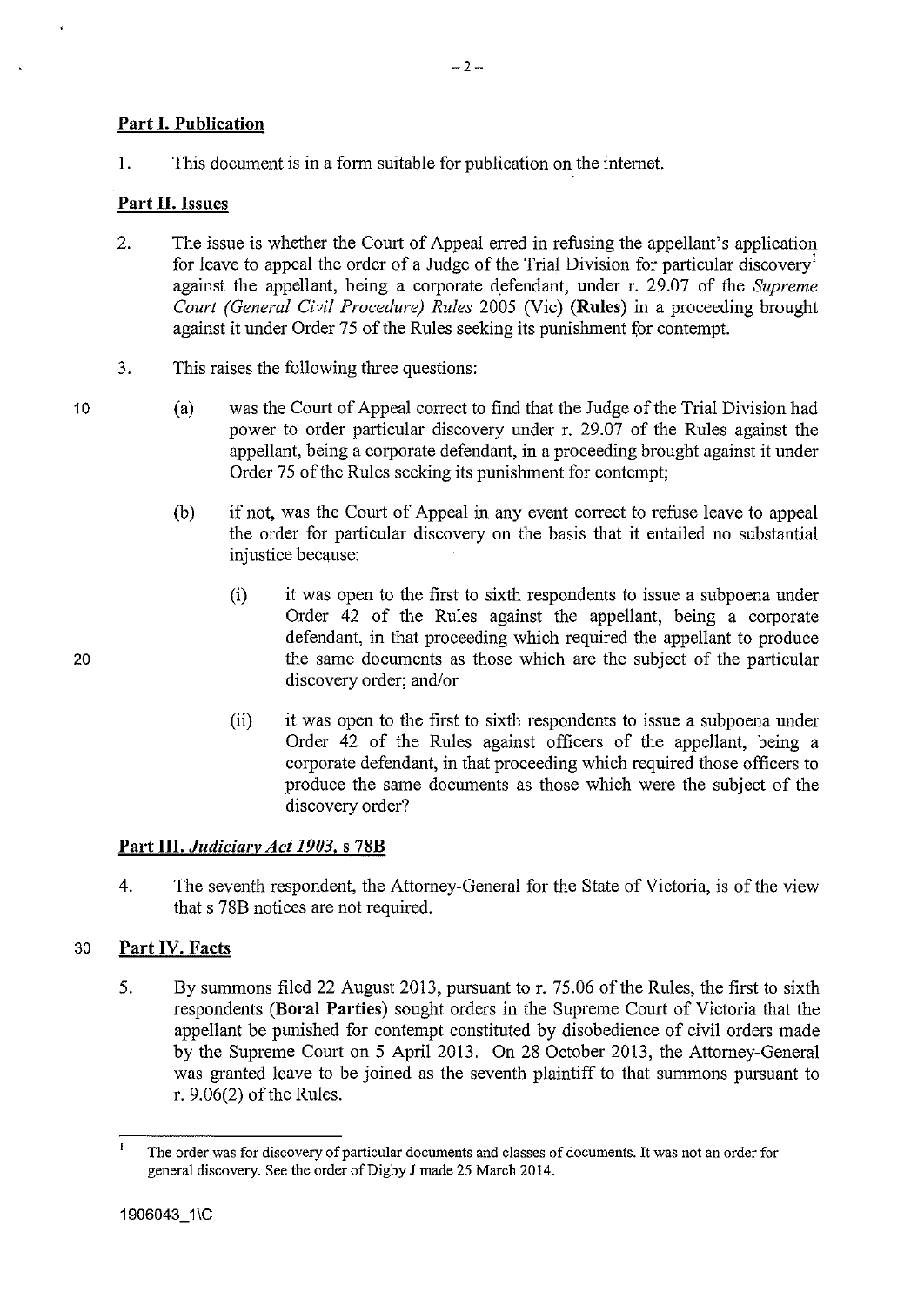- 6. The pertinent charges in the contempt summons alleged that the appellant, by the conduct of a named employee: organised, implemented, participated in, constituted and maintained a blockade of a construction site at Joseph Road, Footscray on 16 May 2013.
- 7. By summons filed 2 October 2013, the Bora! Parties applied for an order for particular discovery against the appellant under r. 29.07 of the Rules. The discovery sought was limited to specific categories of documents. The Bora! Parties submitted that the documents were relevant to attributing corporate responsibility to the appellant. Their purpose was to establish the authority of the employee to do as he did at the blockade on behalf of the appellant.
- 8. In support of the discovery application, the Bora! Parties relied on affidavit material demonstrating that the employee was receiving directions by telephone as to the conduct and maintenance of the blockade.
- 9. The Bora! Parties submitted that the discovered documents could be used in conjunction with telephone call records, produced under subpoenas to telecommunications carriers, to identify the person or persons from whom the employee apparently sought and obtained directions. Documents containing the terms of employee's employment were also said to be relevant to the scope of his authority.
- 10. The history of the disposition of the application for particular discovery is as follows:
	- (a) on 23 October 2013, an Associate Judge (Daly AsJ) dismissed the summons for discovery;
	- (b) the Bora! Parties appealed that order pursuant to r. 77.06 of the Rules. On 25 March 2014, a Judge of the Trial Division (Digby J) allowed the appeal and ordered that the appellant make discovery of the documents sought in the discovery summons;
	- (c) the appellant sought leave to appeal the decision to the Court of Appeal. On 24 October 2014, the Court of Appeal (Ashley, Redlich and Weinberg JJA) refused the application for leave to appeal. 2
- 11. In essence, the application for leave to appeal was refused for two reasons:
	- (a) the decision of the High Court in *Environmental Protection Authority v Caltex Refining Co Pty Ltd<sup>3</sup> (Caltex)* represented a major if not insuperable obstacle to the appellant's contention that discovery could not be given under the Rules;<sup>4</sup> and
		- (b) the appellant would suffer no substantial injustice if the order for specific discovery were permitted to stand. This is because the documents in question

30

10

<sup>2</sup>  *CFMEUv Bora/ Resources (Vic) Pty Ltd* [2014] VSCA 261 (COA Decision).

 $\overline{\mathbf{3}}$ (1993) 178 CLR 477.

<sup>4</sup>  COA Decision, [495].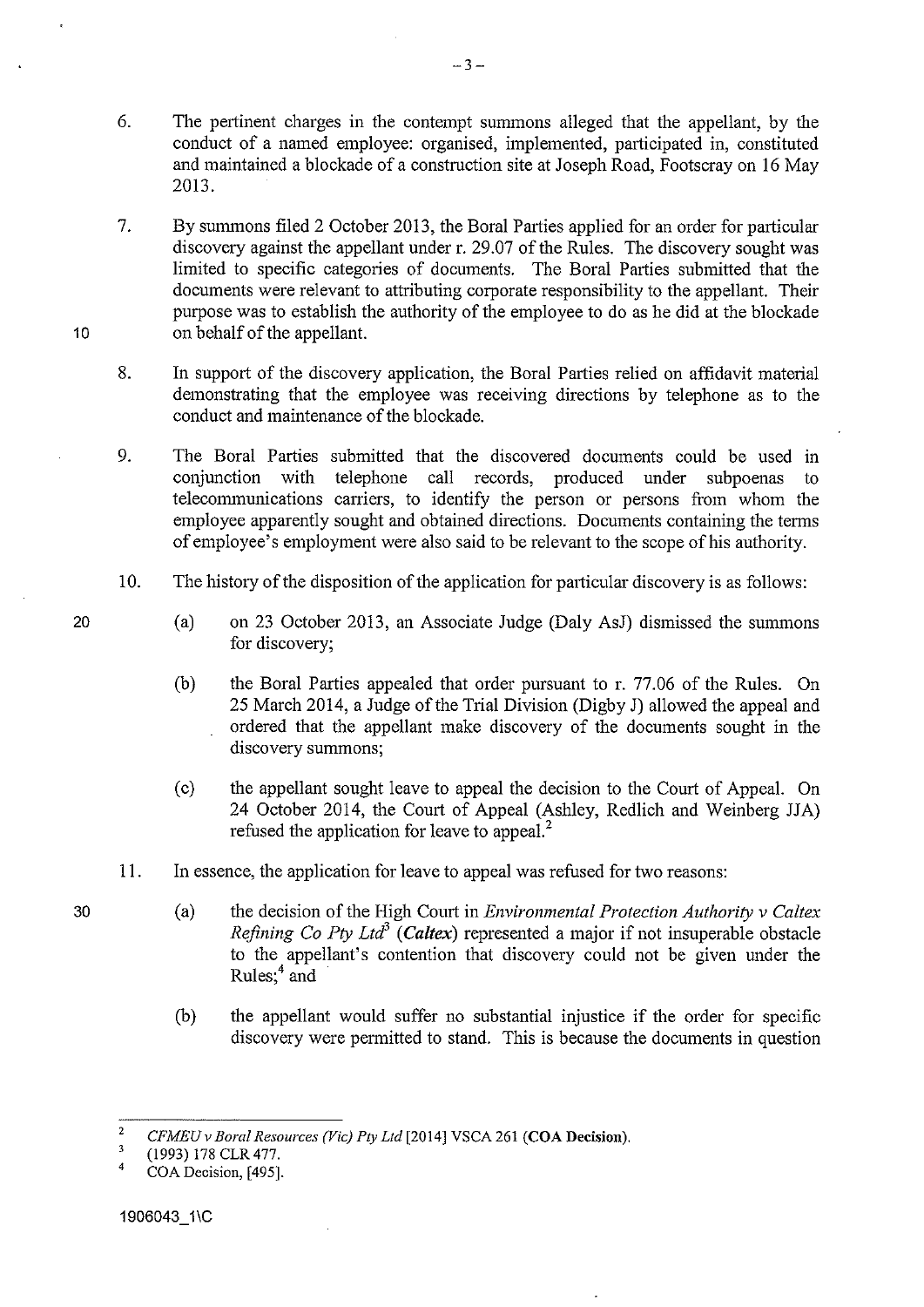could have been obtained by the simple device of issuing one or more subpoenas for production.<sup>5</sup>

#### **PART V. Applicable legislative provisions and rules**

12. In addition to the statement of applicable statutory provisions set out in in Part VII of the appellant's amended submissions dated 24 March 2015 (AS), the Attorney-General refers to: s 187 of the *Evidence Act 2008* (Vic), s 187 of the *Evidence Act 1995* (Cth) and orders 7, 30, 42, 43 and 46 of the *Supreme Court (General Civil Procedure) Rules 2005 (Vic).* 

# **Part VI. Argument**

### <sup>1</sup>o **A. Overview of contentions by the Attorney-General**

- 13. The Attorney-General contends that:
	- (a) the law has developed to recognise that the privilege against self-incrimination and the penalty privilege are not available to a corporate defendant.<sup>6</sup> Therefore the protections which the law offers to natural persons, by reason of the privileges, are not co-extensive with those afforded to corporations;
	- (b) the appellant's contention that clear words or necessary intendment must be found within the Rules before they may be construed as permitting discovery under r. 29.07 would return the law to its position prior to the decisions to deny the privileges to corporations in proceedings against them by the legislature (under s 187 of the *Evidence Act 2008* (Vic)) and this Court;<sup>7</sup>
	- (c) the appellant contends that the nature of the accusatorial system (including the principle that the prosecution carmot compel the accused to assist it with the discharge of the onus of proof) provides a residual basis to protect a corporation from the Court's general powers to compel it to produce documents in a proceeding against it in which the standard of proof is beyond reasonable doubt.<sup>8</sup> This contention proceeds on one of two of the following false assumptions:
		- (i) the first false assumption is that it is an essential part of the accusatorial system to protect a corporate defendant from the Court's processes to compel that defendant to produce incriminating documents in such a proceeding;<sup>9</sup>

20

<sup>5</sup>  COA Decision, [477]- [479]: "there is no answer to the respondents' submission that leave to appeal should be refused, at least on the basis that the [appellant] will suffer no substantial injustice if the order for specific **discovery is permitted to stand".** 

<sup>6</sup>  See *Caltex; Daniels C01p International Pty Ltd v ACCC* (2012) 213 CLR 543, [31] *(Daniels); Trade Practices Commission v Abbco Iceworks Pty Ltd* (1994) 52 FCR 96 *(Abbco); Evidence Act* 2008 (Vic) s 187.

<sup>7</sup>  *Daniels,* 559 [31]. *CfCaltex,* 521 (BrennanJ).

<sup>8</sup>  AS: 15- 18.

<sup>9</sup>  *Caltex,* 503 (Mason CJ and Toohey J, who observe that the case for protecting a person from compulsion to make a testamentary admission of guilt is much stronger than the case for protecting a person from the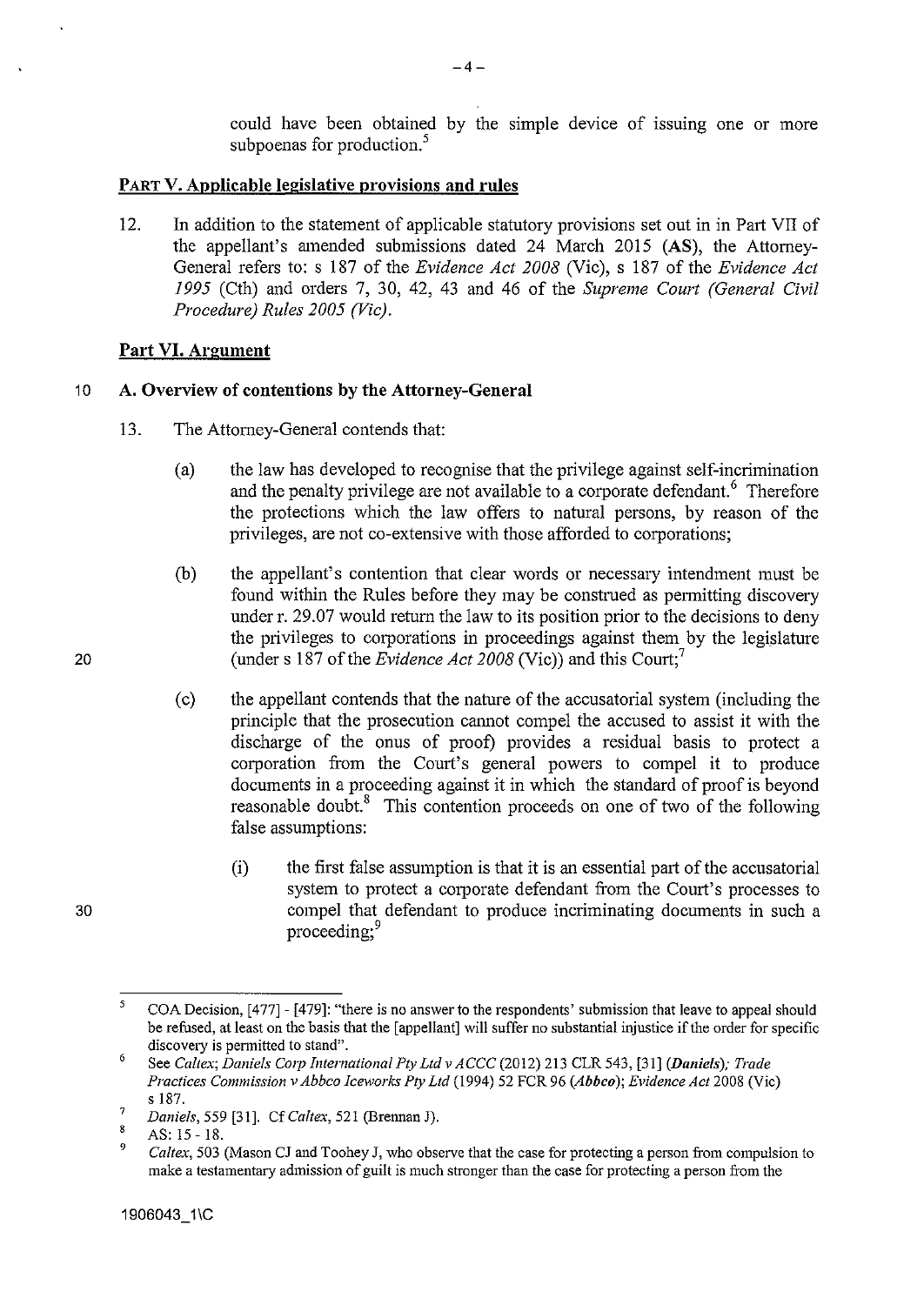(ii) alternatively, if the assumption that such a protection was au essential part of the accusatorial system were correct, the second false assumption is that the purpose and function of the decisions to deny the privileges to corporations did not entail the modification of the accusatorial system with the result that the Court's general processes may be used to compel a corporate defendant to produce documents in such a proceeding  $^{10}$ 

Either way the appellant's argument that there is a residual basis to relevantly protect a corporation is invalid;

(d) given the removal of any impediment to the Court's power to compel the production of documents from a corporate defendant, r. 29.07 should be construed as permitting an order for specific discovery to be made against that corporate defendant. The Court of Appeal was correct to so hold;  $11$ 

 $-5-$ 

- (e) moreover, the appellant's contention concerning the relevant residual protection from production afforded to corporations by the accusatorial system equates a proceeding for contempt with a criminal trial for this purpose. Although post *Witham v Holloway*,<sup>12</sup> all proceedings for contempt must essentially be seen as criminal in nature<sup>13</sup> for the purpose of ascertaining the standard of proof, "to say that proceedings for contempt are essentially criminal in nature is not to equate them with the trial of a criminal charge".<sup>14</sup> To the extent that any accusatorial notions attach to a contempt proceeding they should not do so with the same rigour as in a criminal trial;
- (f) in any event, as the Court of Appeal also held, under Order 42 of the Rules a subpoena may be issued to a party in a proceeding.<sup>15</sup> Where a privilege applies, an objection may be made to production so as to preserve that privilege.<sup>16</sup> But the denial of the privileges means that the appellant, as a body corporate, cannot refuse or fail to comply with a requirement to produce documents on the ground that it might tend to incriminate that body or make

production of books or documents which are in the nature of real evidence of guilt and are not testimonial in character), 550 - 556 (McHugh J).

<sup>10</sup> For example: *Caltex,* 500- 504, 507, 508 (Mason CJ and Toohey J), 551- 557 (McHugh J). *Daniels,* [31]; *Evidence Act* 2008 (Vic) s 187; *Evidence Act 1995* (Cth) s 187.

 $11 \quad \text{COA Decision, [481], [495].}$ 

<sup>&</sup>lt;sup>12</sup> Witham v Holloway (1995) 183 CLR 525.<br><sup>13</sup> Thid 524 (Danmar Degree Technical Gi

<sup>&</sup>lt;sup>13</sup> Ibid 534 (Brennan, Deane, Toohey and Gaudron JJ).<br><sup>14</sup> Ibid. See also *CFMEU v Boral Resources (Vic) Pty Ltd* [2013] VSCA 378, [10] (Beach JA with whom Osborn JA agreed) referring to *Hinch v Attorney-Genera/for the State of Victoria* (1987) 164 CLR 25. There are significant differences between the powers that are set in train against an alleged contemnor and those set in train under the criminal law; *Re Colina* & *Anor; Ex Parte Torney* (!999) 200 CLR 386, [109] (Hayne J).

<sup>&</sup>lt;sup>15</sup> Below, the appellant properly conceded that in a proceeding under Order 75.06, Order 42 may appropriately found an order for subpoenas. (Written submissions of the appellant in the Court of Appeal dated I July 2014, [5.1]). The appellant submitted, however, that this power may not be available against the accused itself (see transcript  $28/07/14$  at T.276.14-T.280.27).

<sup>16</sup> See in particular *Evidence Act* 2008 (Vic) s 187.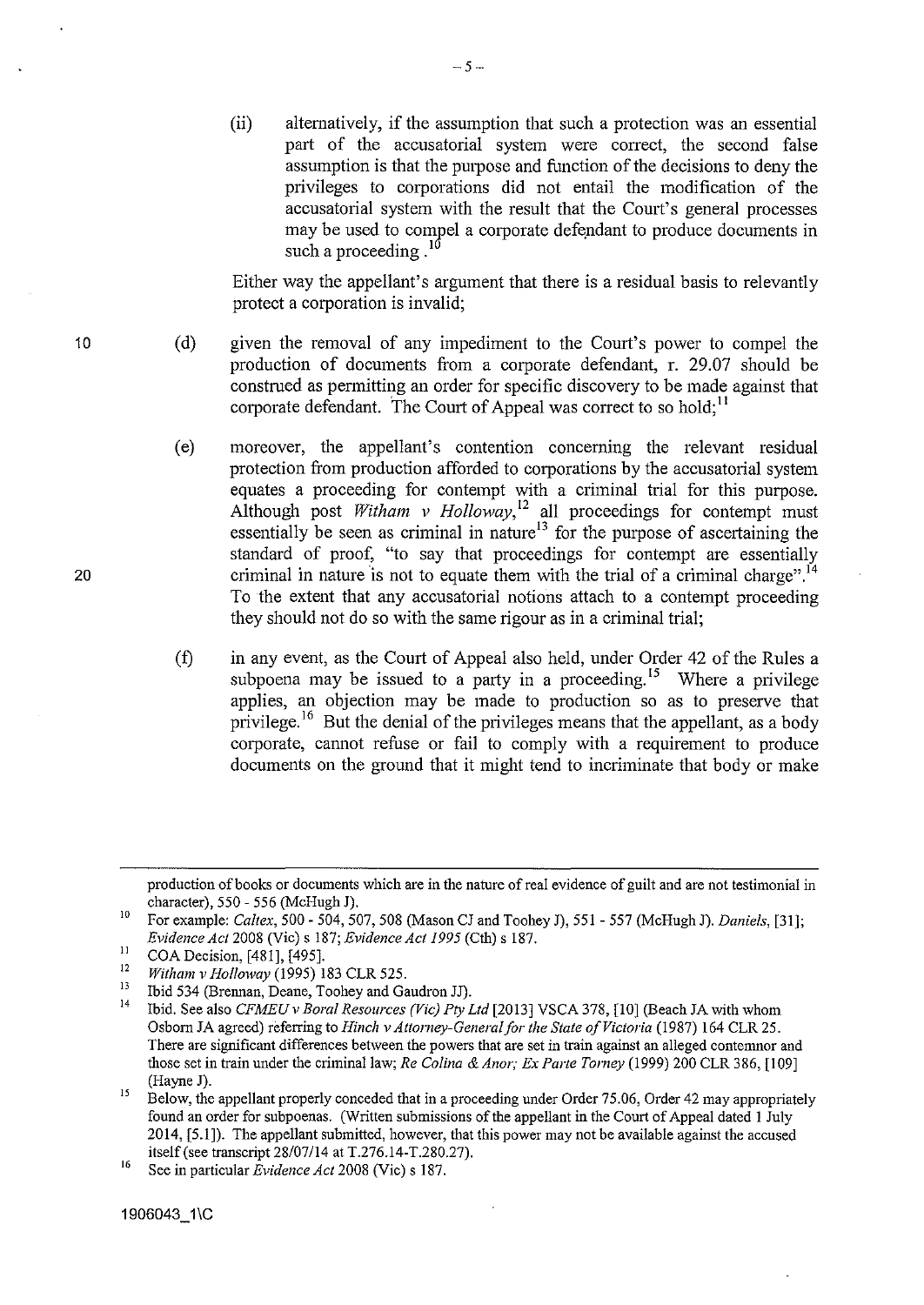that body liable to a penalty.<sup>17</sup> Alternatively, a subpoena may be issued against officers of the appellant for the same documents:<sup>18</sup>

- (g) therefore, on either basis, there is no substantial injustice in this case, even if the order for specific discovery ought otherwise be set aside;
- (h) the availability of powers to compel the production of documents from corporate defendants for use in proceedings against them to which accusatorial notions attach is supported by powerful policy considerations, which have been recognised by this Court. <sup>19</sup>

#### **B. The appellant's primary argument is inapposite to a corporate defendant**

- 10 14. In substance, the primary argument made by the appellant proceeds by the following propositions:
	- (a) proceedings brought to punish a contenmor for breach of court orders are accusatorial in nature;<sup>20</sup>
	- (b) an accusatorial proceeding entails two fundamental principles of common law. The first is that the prosecution is required to prove the guilt of the accused person. The second is the companion principle, that the prosecution cannot compel a person charged with a crime to assist in the discharge of its onus of  $proo f<sub>21</sub>$
	- (c) such fundamental principles may be abrogated or curtailed by legislation (or valid rules made under legislation). But this must be done expressly or by necessary implication **(the Interpretive Principle);<sup>22</sup>**
	- (d) discovery under the Rules against a defendant in a proceeding that is accusatorial in nature, would be a departure from the companion principle, because it would require the defendant to assist in the discharge of the onus of proof by the production of (potentially inculpatory) documents; $^{23}$
	- (e) applying the Interpretive Principle, the Rules do not expressly, or by necessary intendment, provide that discovery is available against a defendant in an accusatorial proceeding; $^{24}$
	- (f) therefore, the Court of Appeal should have held that the Judge of the Trial Division erred by making an order for discovery in this case.

- $\frac{21}{22}$  AS: [16].
- 
- $\begin{array}{c} 22 \ \text{23} \ \text{AS: [47].} \\ 24 \ \text{AS: [47].} \end{array}$
- AS: [47] [55].

20

<sup>17</sup>*Caltex,* 55! (McHugh J); cfthe position prior to the denial of the privileges: *Master Builders Association (NSW) v Plumbers and Gasjitters Employees' Union (Aust)* (1987) 14 FCR 479. See also *Caltex,* 507 (Mason CJ and Toohey J), 557 (McHugh J); *Abbco; Evidence Act* 2008 (Vic) s 187.

<sup>&</sup>lt;sup>18</sup> COA Decision, [479].<br>
<sup>19</sup> Addressed in detail below in part C.4.<br>
<sup>20</sup> AS: [15] - [18].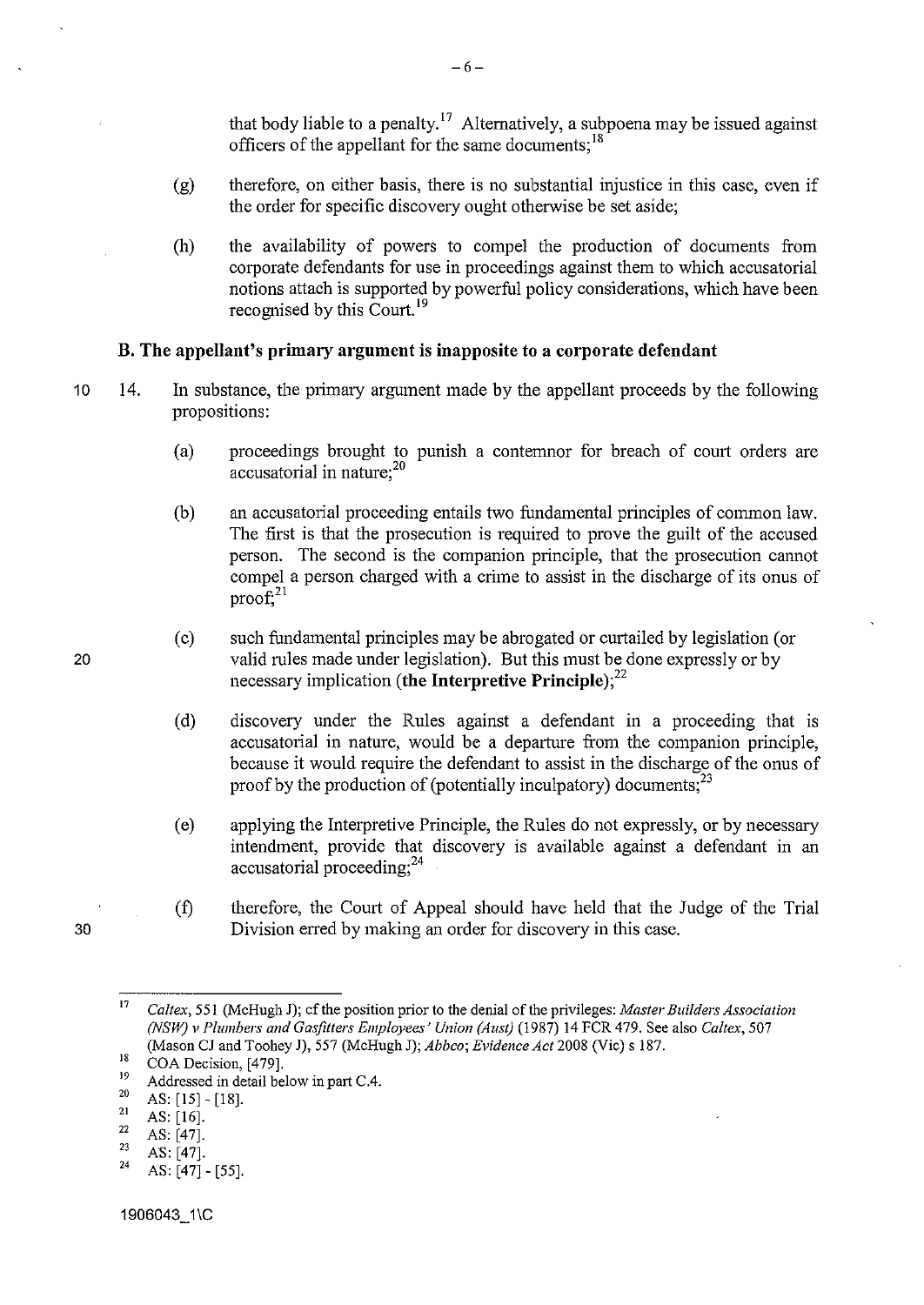- 15. It is convenient to commence with proposition (b), because if the companion principle has been relevantly abrogated or modified in its application to accusatorial proceedings against a corporate defendant, then the appellant's argument falls away. This is because the foundation for the Interpretive Principle in (c) would then be lost.
- 16. The Attorney-General submits that to apply the Interpretive Principle to the Rules in this case, would be inconsistent with the combined effect of the denial of the privilege against self-incrimination and the penalty privilege for corporations.
- 17. The appellant looks to draw support from statements of principle made by this Court in a trio of recent cases: *X7 v Australian Crime Commission*  $(X7)$ , <sup>25</sup> Lee v New South *Wales Crime Commission (Lee 1)*<sup>26</sup> and *Lee v The Queen (Lee 2)*.<sup>27</sup>
- 18. In particular, the appellant relies on statements by Kiefel J in *Lee I,* and tbe Court in *Lee 2, referring to the principle of the common law that it is for the prosecution to* prove the guilt of an accused person. In *Lee 2* the Court said:

The privilege against self-incrimination may be lost, but the principle remains. The principle is an aspect of the accusatorial nature of a criminal trial in our system of criminal justice. The companion rule to the fundamental principle is that an accused person cannot be required to testify. The prosecution cannot compel a person charged with a crime to assist in the discharge of its onus of proof.<sup>28</sup> (citations omitted)

- 19. These statements of general principle are relied upon by the appellant as applying, without qualification, to the circumstances of the present case. But that approach begs the threshold question: can the proposition be stated - without qualification - that the prosecution cannot compel a corporate defendant to assist with the discharge of its onus of proof?
	- 20. The privileges and the companion principle are not the same, but they are closely linked in their historical and conceptual basis. The denial of one may have the effect that the other does not apply or at least is modified. It was recognised in *Lee 2* that the specific legislative abrogation of the privilege against self-incrimination to assist the New South Wales Crime Commission to gather evidence, did not abrogate the companion principle. This was because the legislative regime established under the *New South Wales Crime Commission Act 1985* (NSW) was about the coercive attainment of testimonial evidence for a purpose extraneous to any criminal proceeding against the accused.<sup>29</sup> This regime was designed to quarantine evidence given by a person that might be charged from those involved in the prosecution of those charges.<sup>30</sup> Thus the Court, there, was able to recognise that despite the removal of the privilege the companion principle remained.<sup>31</sup>

10

<sup>&</sup>lt;sup>25</sup> *X7 v Australian Crime Commission* (2013) 248 CLR 92.<br><sup>26</sup> *Lee v New South Wales Crime Commission* (2013) 251 CLR 196.<br><sup>27</sup> *Lee v The Quaer (2014)* 208. AJ R 252.

<sup>&</sup>lt;sup>27</sup> Lee *v* The Queen (2014) 308 ALR 252.

<sup>28</sup>*Lee 2,* [32] - [33].

<sup>29</sup>*Lee 2,* [34]. *Lee I* and *X7* also concerned legislation providing for the attaimuent *of* evidence for a purpose extraneous to a proceeding against the person; *X7*, [26] - [27]; *Lee 1*, [285].<br><sup>30</sup> *Lee 2*, [33].

<sup>31</sup>*Lee 2,* [32].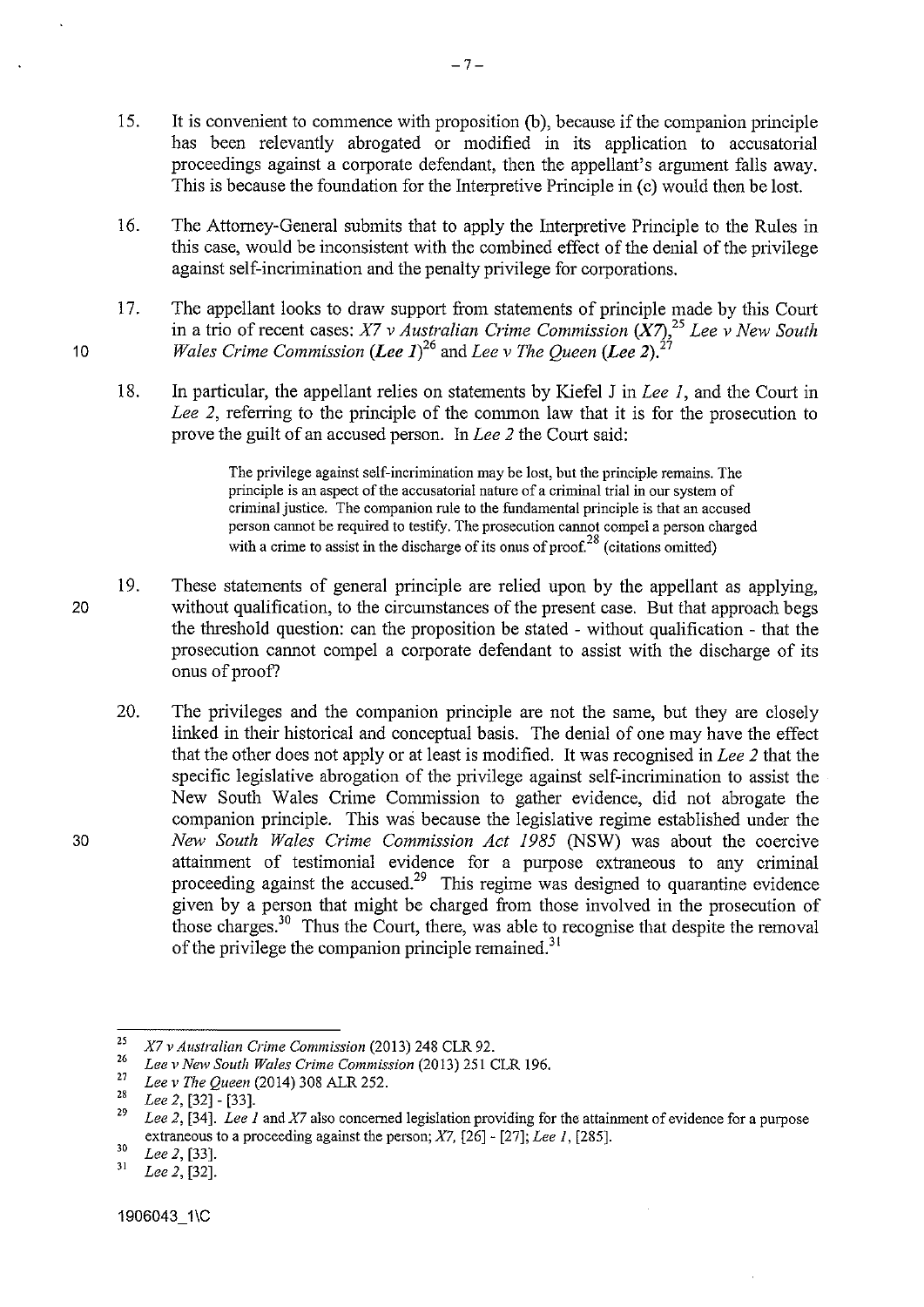- 21. The equivalent argument is not available to the appellant in the present case because the very issue confronted and resolved by the total denial of the privileges for corporations was whether a moving party may compel a corporate defendant to provide documents that might be used in a proceeding against that defendant.
- 22. Moreover, each of *X7, Lee 1 and Lee 2* are distinguishable because they concerned the criminal trial of natural persons.

#### **C. Development of Attorney-General's argument**

- C.l The Court considered the impact on the accusatorial system, including the companion principle, in *Caltex*
- 10 23. In *Caltex*, it was recognised by all members of the Court that the primary argument in support of the maintenance of the privilege against self-incrimination for corporations, was the protection of the integrity of the accusatorial system, including the maintenance of the burden of proof on the prosecuting party. That argument relied for its force on recognition that the denial of the privilege to corporations entailed a modification to the operation of the accusatorial system in its application to a corporate accused. Despite that argument, the majority decided that the privilege was not available to corporations. It follows that it is not now open for the appellant to contend that the denial of the privilege has no consequence for the accusatorial system or the companion principle.
- 20 24. As was recognised by Professor Colin Tapper in the *Law Quarterly Review,* the divergence between the majority and minority judges in that case:

... narrowed to a choice between an analysis which concentrated on the damage which abridgement would do to the adversarial principle and one which concentrated more on the difficulty of enforcing the law if corporate defendants were to remain free to invoke the privilege.<sup>32</sup>

25. Andrew Ligertwood in *Australian Evidence* recognised, to similar effect, that:

> ... it was strenuously argued that the privilege could be independently justified on the accusatorial (adversarial) ground that the system of justice demands that the prosecution establish its case without relying on the defendant to produce evidence against itself. This argument was decisive of the minority decision, but the majority, whist recognising its force in principle, rejected on pragmatic grounds its application to the disclosure of documents by corporations. It argued that, first, to demand production of documents made little inroad into the privilege, particularly as the privilege can be (and has been) simply avoided by legislation empowering direct seizure of documentary material; and that, second, abuses by powerful corporations demand that they not be entitled to the privilege, even if this results in some modification of accusatory principles in their case.<sup>33</sup>

26. The facts of *Caltex* may be briefly stated. The respondent, Caltex, had been charged with criminal offences under the *Clean Waters Act 1970* (NSW) and the *State* 

<sup>&</sup>lt;sup>32</sup> C Tapper, 'Corporations and the Privilege Against Self-Incrimination' (1994) 110 LOR 350, 352: "The principal argument of policy for retention of the privilege in relation to corporate defendants was that it was fundamentally inconsistent with the adversarial system to compel any defendant to provide any evidence **against itself'.** 

<sup>&</sup>lt;sup>33</sup> A Ligertwood, *Australian Evidence* (4<sup>th</sup> ed), 2004, 5.154.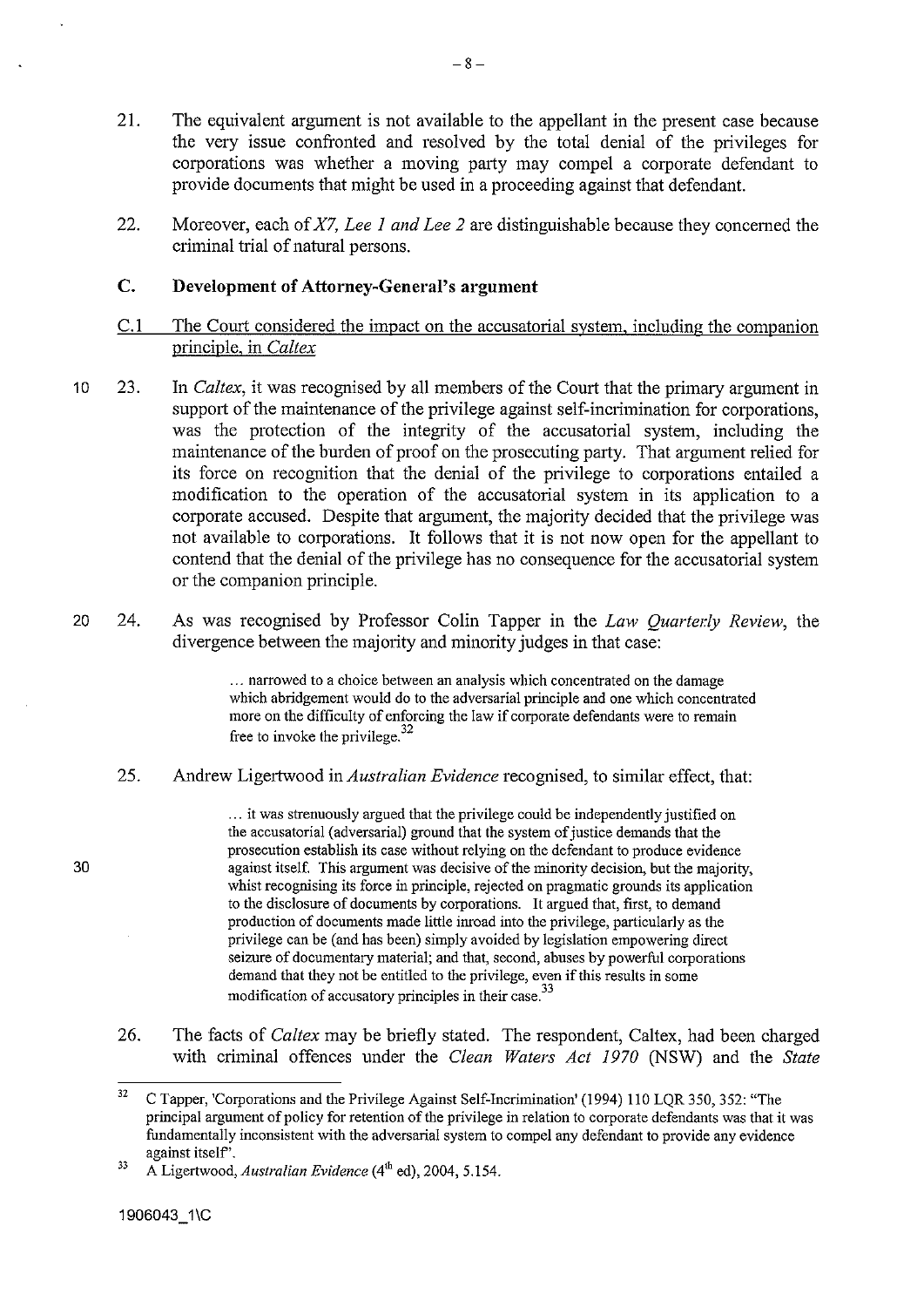*Pollution Control Commission Act 1970* (NSW). Following the commencement of the prosecution, the prosecutor served on Caltex two notices, each requiring production by Caltex of identical documents in relation to the offences. The first was a notice pursuant to s 29(2)(a) of the Act **(Statutory Notice)** and the second was a notice to produce pursuant to the *Rules of the Land and Environment Court 1980* (NSW) **(Rules Based Notice).** 

- 27. The appellant **(EPA)** appealed to the High Court from an order of the New South Wales Court of Criminal Appeal<sup>34</sup> answering questions of law stated to that Court by Stein J, a judge of the Land and Environment Court of New South Wales.<sup>35</sup> Ouestions 4 and 5 of the questions stated by Stein J in substance respectively asked whether the Statutory Notice and the Rules Based Notice should be set aside as an abuse of process.
- 28. The appeal was allowed. Four members of the Court (Mason CJ, Toohey, Brennan and McHugh JJ) held that Caltex could not resist the Statutory Notice. By a different majority (Brennan, Deane, Dawson and Gaudron JJ) it was held that Caltex was not obliged to produce the documents pursuant to the Rules Based Notice.
- 29. The impact of the denial of the privilege against self-incrimination for the accusatorial system, including the companion principle, considered by the New South Wales Court of Criminal Appeal and the various judges of the High Court is set out below.
- 20 30. In the Court of Criminal Appeal, Gleeson CJ (with whom Mahoney and McLelland JJ agreed), identified that a purpose of the privilege was "maintaining the integrity of our accusatorial system of criminal justice, which obliges the Crown to make out a case before an accused must answer".<sup>36</sup> That purpose formed part of his Honour's reasoning in upholding the claim to the privilege made by Caltex.<sup>37</sup>
	- 31. In the High Court, Caltex argued that the right to remain mute when called upon to produce incriminating documents is part of the due process of the law. And that due process encapsulates all of an accused's rights which are designed to require the prosecution to prove its case without the assistance of the accused.<sup>38</sup>
	- 32. Mason CJ and Toohey J delivered a joint judgment. Their Honours reviewed a number of posited justifications for extending the privilege against self-incrimination to corporations. They closely considered the argument based on the "maintenance of the accusatorial system of justice".<sup>39</sup> Their Honours recognised that it was based on the principle, expressed in *Woolmington v DPP:<sup>40</sup>*"that the prosecution must prove the guilt of the prisoner is part of the common law ... and no attempt to whittle it down

30

<sup>&</sup>lt;sup>34</sup> Caltex Refining Co Pty Ltd v State Pollution Control Commission (1991) 25 NSWLR 118 (Caltex CCA).

<sup>&</sup>lt;sup>35</sup> The questions stated by Stein J are set out in in *Caltex*, 487 (Mason CJ and Toohey J).<br><sup>36</sup> Caltex CC4, <sup>127</sup> (Glesson CD)

 $^{36}$  *Caltex CCA*, 127 (Gleeson CJ).<br> $^{37}$  Thid 128 (Gleeson CD)

 $\frac{37}{38}$  Ibid 128 (Gleeson CJ).

<sup>38</sup>*Caltex,* 483 (sunnnary of argument).

<sup>&</sup>lt;sup>39</sup> See *Caltex*, 500, 501 (Mason CJ and Toohey J).

<sup>[1935]</sup> AC 462.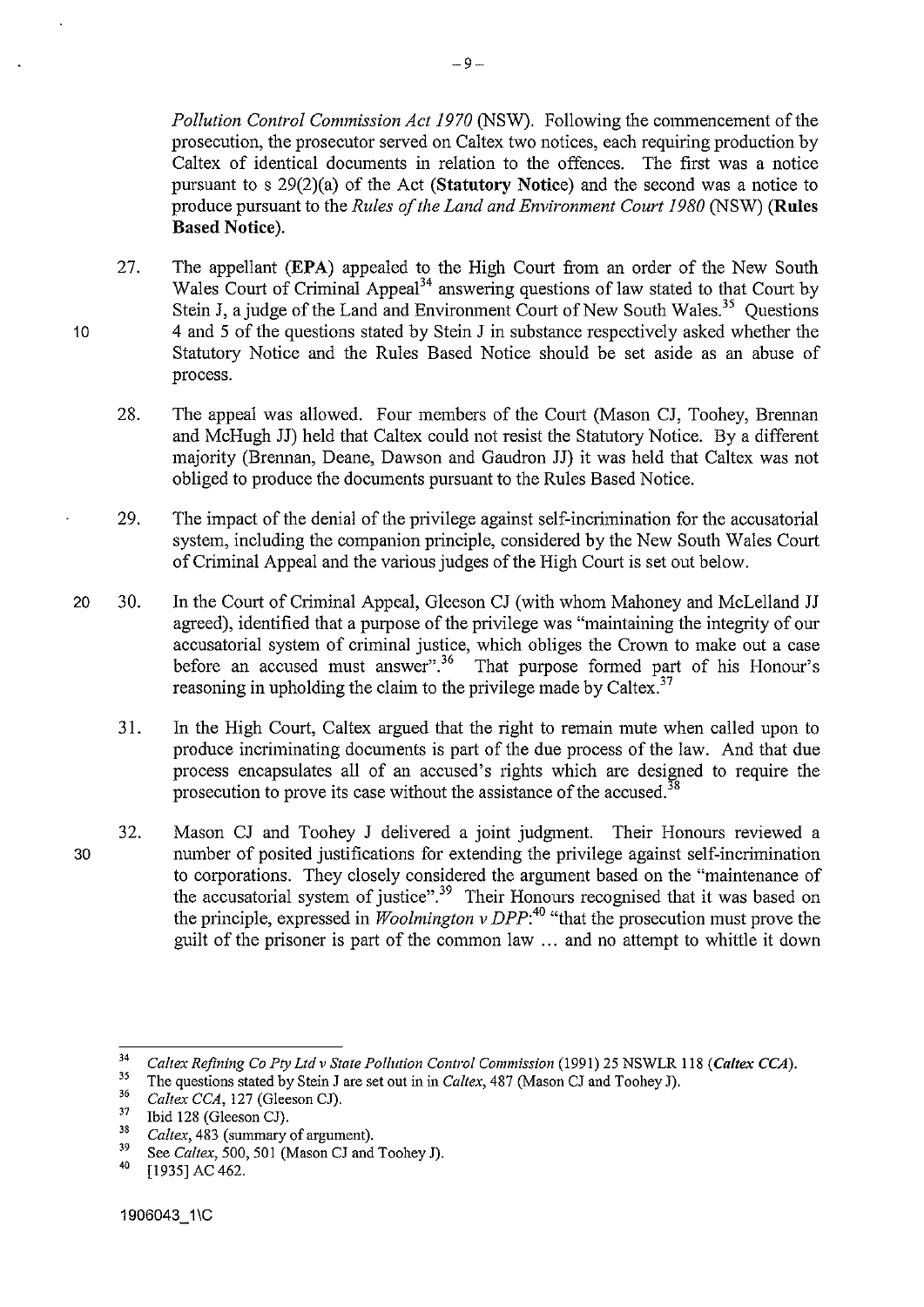can be entertained".<sup>41</sup> For policy reasons their Honours decided that this principle did not justify the extension of the privilege to corporations.<sup>42</sup>

- 33. Brennan<sup>:</sup> J upheld the Statutory Notice and recognised that the privilege against selfincrimination did not extend to a corporate accused.<sup>43</sup> His Honour did not directly address the accusatorial system, although in considering the Statutory Notice he recognised that, when construing a statute conferring an investigative power, the interpretive implication that "the exercise of the power will not compel a person to incriminate himself unless the statute otherwise prescribes expressly or by necessary intendment" is one that "does not protect corporations".<sup>44</sup> Nor, his Honour said, does "any other fundamental bulwark of liberty".<sup>45</sup> Brennan J set aside the Rules Based Notice on the basis of the penalty privilege.<sup>46</sup> We deal with this below.
- 34. McHugh J recognised that the maintenance of the "adversary system" (used synonymously with the accusatorial system) provided a justification for the privilege to be extended to corporations.47 Indeed, his Honour recognised that the most powerful reason in support of the privilege is that it is "a natural, although not necessary consequence of the adversary system".<sup>48</sup> His Honour went on to conclude, however, that if the integrity of the adversary system requires that a corporation can refuse to produce documents: "[t]his is much too high a price to pay for allowing corporations to claim the privilege".<sup>49</sup>
- 20 30 35. Deane, Dawson and Gaudron JJ held that the privilege against self-incrimination was available to a corporate accused. Importantly, their Honours also recognised the burden of proof, and therefore the accusatorial system, as a major justification for the maintenance of the privilege.<sup>50</sup> Their Honours observed that the privilege represented "at all events so far as the criminal law is concerned, an unequivocal rejection of an inquisitorial approach".<sup>51</sup> Their Honours further identified that the basis for the immunity of an accused person from being compelled to produce documents in criminal proceedings: "now appears to rest more upon the principle that the prosecution bears the onus of proof than upon the privilege against selfincrimination".<sup>52</sup> Their Honours did not go on to consider the penalty privilege. This was unnecessary because they held that the privilege against self-incrimination provided an answer to the Rules Based Notice as well as the Statutory Notice.

#### C.2 The abolition of the penalty privilege post *Caltex*

<sup>41</sup>  *Caltex,* 501 (Mason CJ and Toohey J); *Woolmington v DPP* [1935] AC 462, 481 - 482: relied on by the appellant AS: [16]; also referred to in *Lee 2,* [32).

<sup>42</sup>  *Caltex,* 504 (Mason CJ and Toohey J).

<sup>43</sup>  *Caltex,* 516 (Brennan J). Brennan J answered question 4 of the questions posed by Stein J "No", 523.

<sup>44</sup>  *Caltex,* 517 (Brennan J).

<sup>45</sup>  *Caltex,* 510 (Brennan J).

<sup>46</sup>  *Caltex,* 518 - 523 (Brennan J).

<sup>&</sup>lt;sup>47</sup> See, for example, *Caltex*, 550 (McHugh J).

 $\frac{48}{49}$  Ibid.

<sup>49</sup>**Ibid, 556.** 

<sup>50</sup>  *Caltex,* 532 (Deane, Dawson and Gaudron JJ).

<sup>51</sup>  Ibid.

<sup>52</sup>  *Ca/tex,* 528 (Deane, Dawson and Gaudron JJ).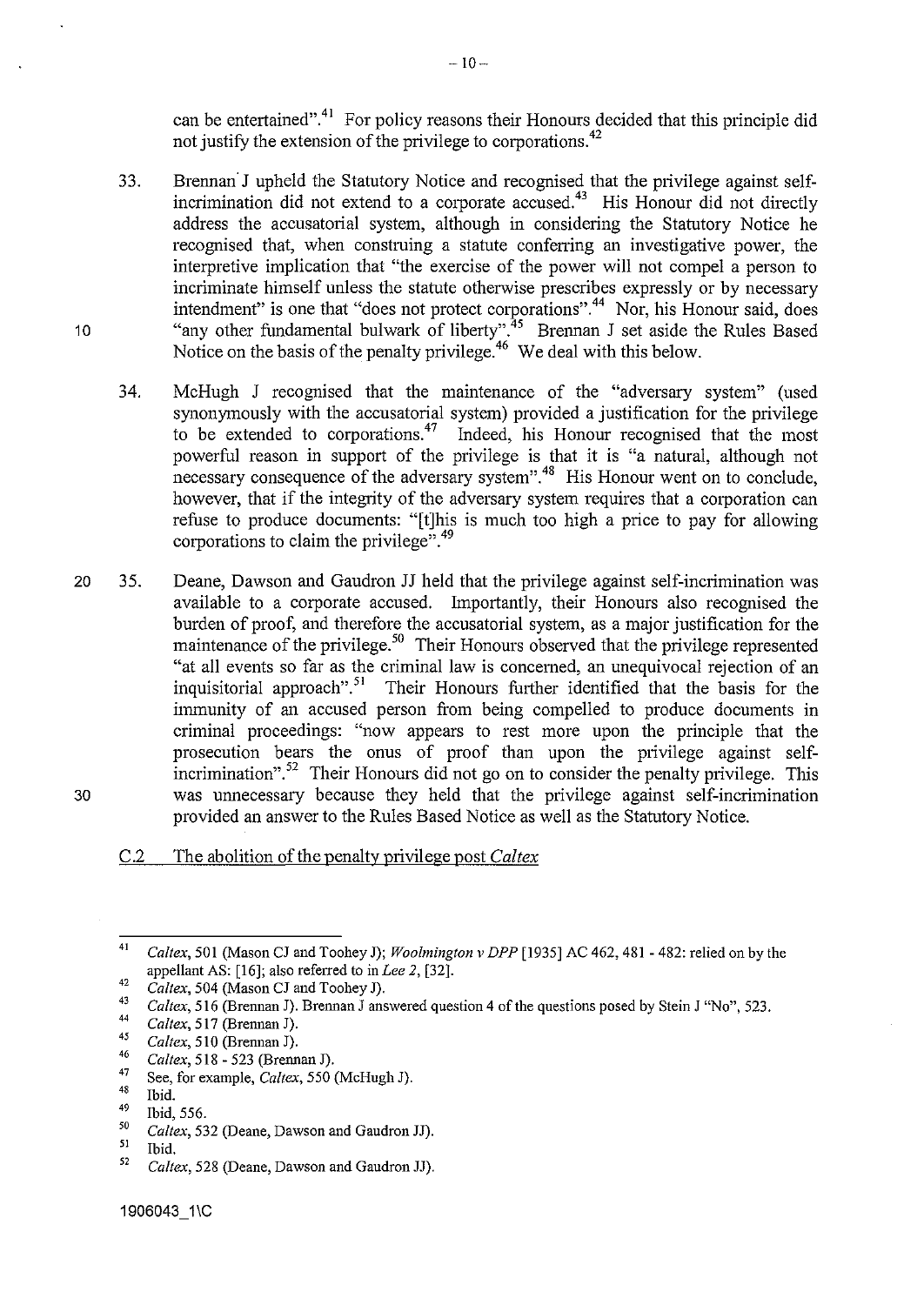- 36. Although among the majority, Brennan J held that a corporation may rely on the penalty privilege as a protection against the compulsory production of documents under the rules of court notwithstanding the denial of the privilege against selfincrimination. On this basis, his Honour set aside the Rules Based Notice.
- 37. The critical development, *post-Caltex,* is that (contrary to the holding of Brennan J) the penalty privilege is no longer available: s 187 *Evidence Act 2008* (Vic) and *Daniels.* In *Daniels,* Gleeson CJ, Gaudron, Gummow and Hayne JJ held: "it should now be accepted that, as the privilege against self-incrimination is not available to corporations, the privilege against self-exposure to penalties is, similarly, not available to them". $53$
- 38. Recognising this, one could assemble a majority among Mason CJ, Toohey, McHugh and Brennan JJ in support of production under a rules based procedure. That would be based on the inference that, absent the penalty privilege, Brennan J would have joined the majority on this point. However, that alone is not detenninative of the answer in this case.
- 3 9. What is of greater significance is that the appellant's approach to the constmction of the Rules in the present case, is inconsistent with the. logic of the subsequent denial of the penalty privilege for corporations. To develop this argument, it is necessary to briefly explore the nature of the penalty privilege.
- 20 40. The penalty privilege embraces the principle that the Court should, in the absence of a statutory provision to the contrary, refuse to make an order against a defendant for discovery, production of docmnents, or the provision of information, where the object of the proceeding is the imposition and recovery of a penalty.<sup>54</sup> By reason of the penalty privilege, discovery or the production of documents would be refused *in limine* where the object of the proceeding was the infliction of a penalty.<sup>55</sup> In *Caltex*, Brennan J held that the penalty privilege extended to criminal proceedings for the reason that it would be odd to afford a greater protection in a penalty proceeding than in a criminal proceeding. 56
	- 41. Brennan J observed that the "penalty privilege ... is a different privilege from the privilege against self-incrimination".<sup>57</sup> His Honour further observed that

The penalty privilege owes its existence not to the law's historical protection of human dignity but to the limitation which the courts placed on the exercise of their powers to compel a defendant in an action for the recovery of a penalty to furnish against himself the evidence needed to establish his liability.<sup>58</sup> (emphasis added)

30

<sup>53</sup>*Daniels,* 559: referring to *Abbco.* 

 $55$  See *Abbco*, 135 (Gummow J).

<sup>55</sup> S McNicol, *'Law of Privilege'* 1992 LawBook Co, 189; *R v Associated Northern Collieries* (1910) II CLR 738, 742 (Isaacs J); *Refrigerated Express Lines (A/asia) Pty Ltd v Australian Meat* & *Livestock Corp* (1979) 42 FLR 204, 207- 8 (Deane J); *Pyneboard Pty Ltd v Trade Practices Commission* (1983) 152 CLR 328, 335 - 356 (Mason ACJ, Wilson and Dawson JJ).

<sup>56</sup>*Caltex,* 520 (Brennan J).

 $^{57}$  Caltex, 519 (Brennan J).<br> $^{58}$  Thid

<sup>58</sup>**Ibid.**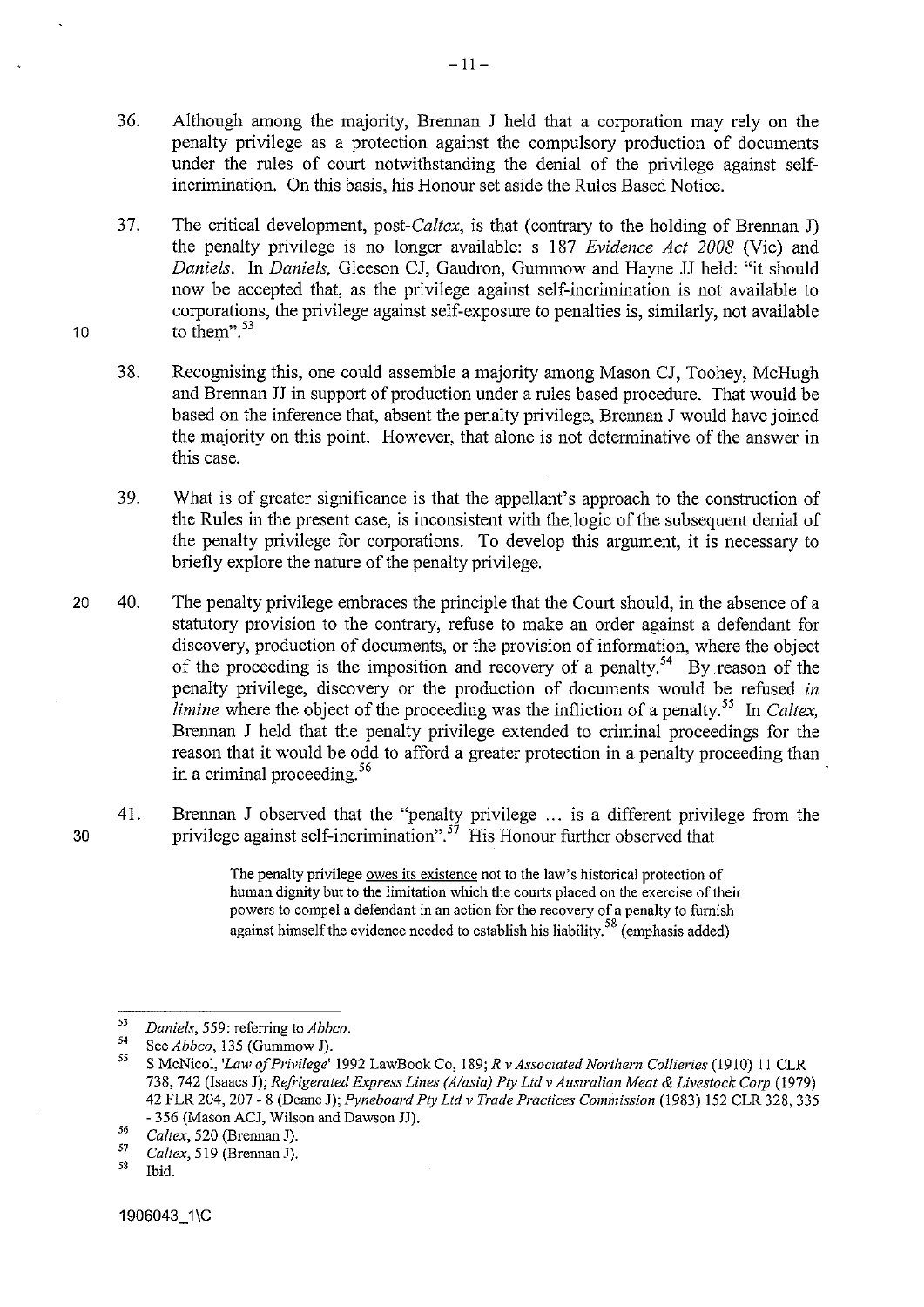- 42. Given that a fundamental (although not sole)<sup>59</sup> function of the penalty privilege is to impede the Court's exercise of its powers to compel discovery from a defendant to a criminal or penalty proceeding for use against it in that proceeding, the denial of that privilege for corporations entails the removal of that impediment. This underlines the importance, for the issues raised on this appeal, of the recognition by this Court and the legislature of the unavailability of the penalty privilege to corporations.
- 43. That the Court's general powers to compel documents are now relevantly available against corporations, is supported by the approach taken by the Full Federal Court in: *Abbco* (particularly per Burchett and Gummow JJ) and the decision of the Federal Court (Gray J) in *Calderwood v SCI Operations Pty Ltd (Calderwood).* <sup>60</sup>
- 44. *Abbco* concerned a proceeding to recover civil penalties pursuant to ss 45 and 45A of the *Trade Practices Act 1974* (Cth). The central issue was whether the rules of the Federal Court of Australia permitted the service by the applicant of notices to produce documents directed to the respondent corporation. This raised the question whether the penalty privilege remained available to a corporate defendant. By a majority of four to one, the Court held that the notices were valid. This followed from its holding that the privilege against self-exposure to a privilege (the penalty privilege) was not available to a corporation.
- 45. · Justice Burchett (with whom Black CJ and Davies J concurred) delivered the principal 20 **judgment**. His Honour observed that:

It has been stated in various ways, and with differing emphases. But, with respect, it cannot be better expressed than by the words which Deane, Dawson and Gaudron JJ **used in Caltex with reference to self-incrimination:** 

'In the end, [the privilege] is based upon the deep-seated belief that those who allege the commission of a crime should prove it themselves and should not be able to compel the accused to provide proof against himself.<sup> $61$ </sup> (citations omitted)

- 46. His Honour reasoned, however, that if that foundation could not support the privilege in respect of self-incrimination, it could not provide a justification for the maintenance of the penalty privilege for corporations.<sup>62</sup> Gummow J, writing separately, agreed that the denial of the privilege against self-incrimination meant that the justification for the penalty privilege fell away. 63
- 47. *Calderwood* concerned three sets of proceedings, in which two defendants were charged with criminal offences pursuant to the *Industrial Relations Act 1988* (Cth). Each defendant was a body corporate. The prosecutor required the defendants to give discovery and to produce docmnents on subpoenas pursuant to the *Industrial Relations Court Rules.* The defendants objected to each notice and sought that the subpoenas be set aside. The prosecutor relied on s 187(2) of the *Evidence Act 1995* (Cth) which

30

<sup>&</sup>lt;sup>59</sup> For example, the penalty privilege may also be invoked outside the course of judicial proceedings whenever a person is asked to answer questions or provide information which may expose that person to a penalty. See *Caltex*, 547 (McHugh J).

 $^{60}$  (1995) 130 ALR 456.

<sup>61</sup>*Abbco,* 129- *<sup>C</sup>*(Burchett J). 62 Ibid. This is consistent with the view taken by McHugh J in *Caltex,* 547. 63 *Abbco,* 146- B (Gummow J).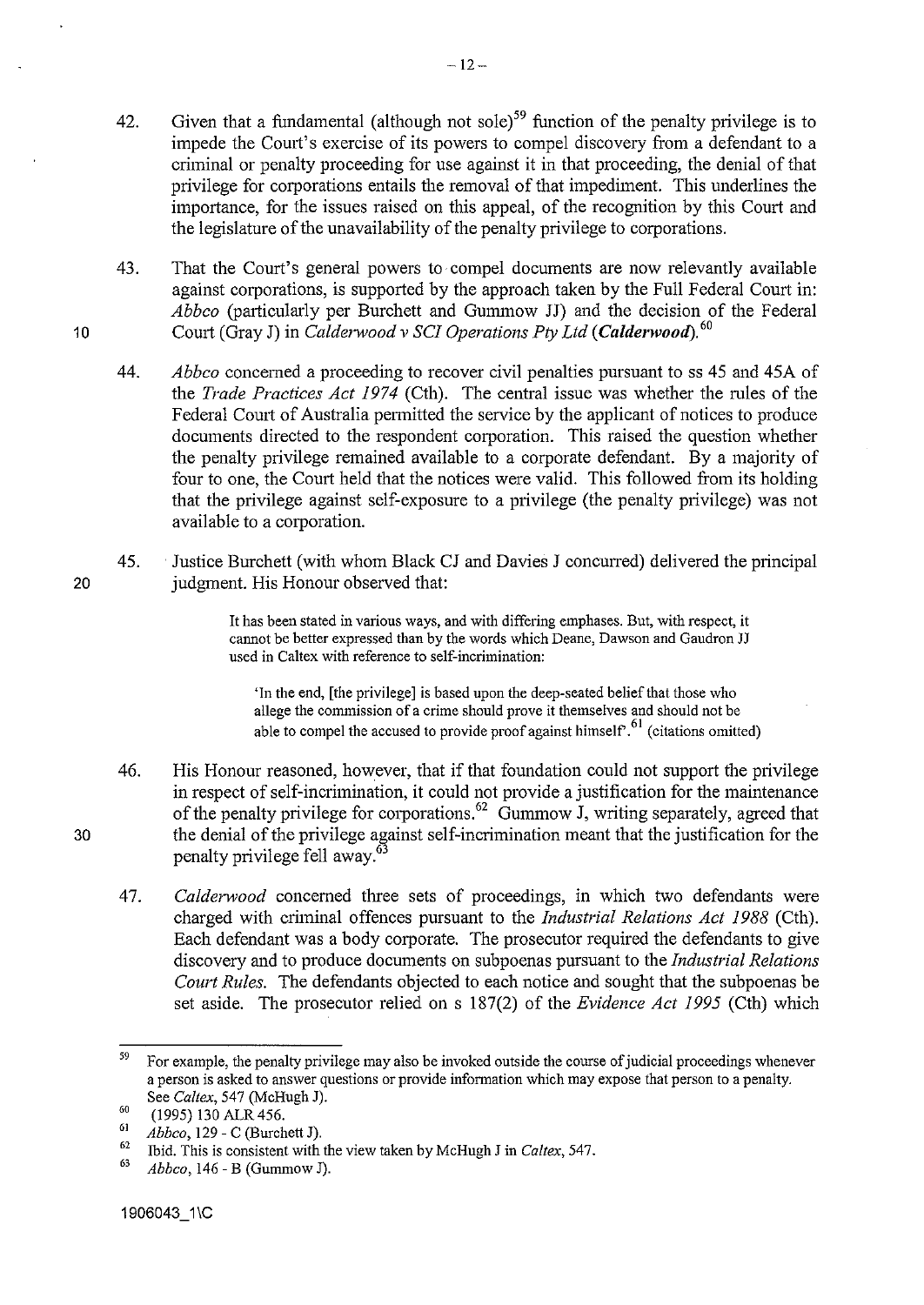provided that a body corporate was not entitled to refuse or to fail to comply with a requirement to auswer a question or give information on the grounds that it might incriminate the body corporate or make the body corporate liable to a penalty. The defendauts contended that s 187(2) was subject to an overriding principle that a defendant in a criminal proceeding cannot be required to produce evidence against itself.

48. The defendants' argument was rejected by the Court. His Honour held that in the absence of a privilege protecting a party, provisions in the rules of a court under which the production of a document can be compelled are applicable aud must be obeyed. Since the denial of the privileges there is no surviving rule that a court's processes to compel the production of documents are unavailable to a prosecutor in a criminal proceeding. 6

- 49. Another relevant example of a court ordering a corporate defendant to give discovery is found in the decision of Heenan J in the Supreme Court of Western Australia in *Woods v Skyride.*<sup>65</sup> That order was made in the context of a proceeding for contempt of court.
- C.3 Statutory abrogation of the privileges
- 50. The denial of the privileges has been given statutory force in the *Evidence Act* 2008 (Vic). Section 187 provides:

#### No privilege against self-incrimination for bodies corporate

- (I) This section applies if, under a law of the State or in a proceeding, a body **corporate is required to-**
	- (a) **answer a question or give information; or**
	- (b) produce a document or any other thing; or
	- (c) do any other act whatever.
- (2) The body corporate is not entitled to refuse or fail to comply with the **requirement on the ground that answering the question, giving the information,**  producing the document or other thing or doing that other act, as the case may be, might tend to incriminate the body or make the body liable to a penalty
- 30 51. The appellant does not address s 187 in the AS. If, as the appellant contends, clear legislative words or necessary intendment are required before the Rules may be construed to permit discovery,<sup>66</sup> such words or intendment are the very thing provided by s 187; relevantly, to provide for the compulsory production of documents by a corporation "in a proceeding". To construe the Rules without reference to s 187 would be to undo the purpose and function of that section.

<sup>64</sup>*Caldenvood,* 466.

<sup>65</sup>   $^{65}$  [2012] WASC 4.<br><sup>66</sup> AS: [47].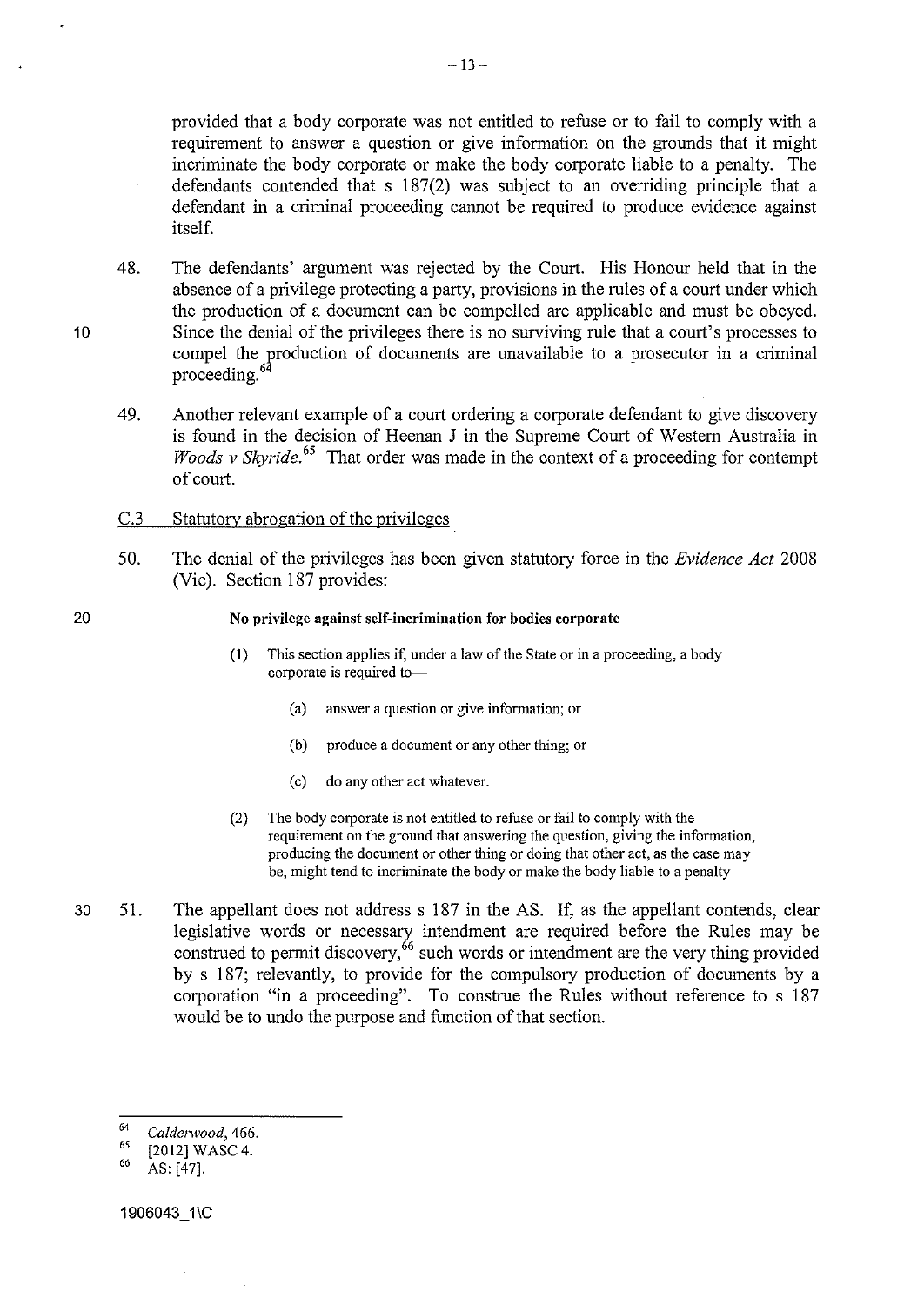- 52. In considering the effect of s 187, it is relevant to refer to the common law position prior to the abolition of the privileges.<sup>67</sup> The purpose of s 187 is to remove the privilege against self-incrimination and the penalty privilege for corporations. At common law, those privileges provided the basis on which a person could in a proceeding resist discovery or seek to have a subpoena set aside. A ready example is provided by *Caltex,* itself. Caltex sought to set aside the Rules Based Notice on the ground of the privilege against self-incrimination.<sup>68</sup>
- 20 53. Importantly, s 187 applies to a requirement to "produce a document" not only "under a law of the State" but also "in a proceeding". The reference to a requirement "in a proceeding", read disjunctively from "a law of the State", must be a reference to those requirements that arise by the compulsory processes of a Court, such as a subpoena or discovery. The appellant's Interpretive Principle would have the practical effect of returning to corporations an equivalent protection as that given by the privileges under the common law. This is because a corporation would remain protected from the production of documents in a proceeding, absent some further statutory provision to the contrary. This is inconsistent with a pivotal assumption of s 187, that a corporation may be required to produce incriminating documents in a proceeding. Section 187 is unqualified. It has, to the extent required, by necessary intendment modified the companion principle in its application to proceedings that involve a body corporate.

#### C.4 Real evidence

- 54. The arguments above have focused on the proposition that the denial of the privileges to corporations at common law and under s 187 entail the availability of the Court's coercive powers to compel a corporation to produce incriminating documents in a criminal or penalty proceeding against it. The only issue squarely raised by this case is whether the denial of the privileges at common law and under s 187 entails the Court's ability to order discovery of certain specified documents or categories of documents rather than general discovery.<sup>69</sup>
- 55. The broader submission, that the denial of the privileges and s 187, permits the Court to avail itself of all of its powers to coerce the provision of infonnation (for example the administration of interrogatories) has not been made. The issue does not squarely arise here.
	- 56. In *Caltex,* Mason CJ and Toohey J acknowledged that: "[p ]lainly enough the case for protecting a person from compulsion to make an admission of guilt is much stronger than the case for protecting a person from compulsion to produce books or documents which are in the nature of real evidence of guilt and are not testimonial in character."<sup>70</sup> Their Honours reasoned:



<sup>67</sup>  See for example *Habib v Nationwide News Pty Ltd* (2010) 76 NSWLR 299[180].

<sup>68</sup>  *Caltex,* 534: The claim to the privilege was upheld by Deane, Dawson and Gaudron JJ.

<sup>&</sup>lt;sup>69</sup> Unlike a subpoena, rule 29.07 makes an order for discovery in a contempt proceeding subject to a judicial leave filter. An application to interrogate would also be filtered at the leave stage (see Order 30 of the Rules). 70 *Caltex,* 503 (Mason CJ and Toohey J). See also their Honour's observations, 502. Cf 528 (Deane, Dawson

and Gaudron JJ). Cf also 553 (McHugh J) where his Honour expressed the view that the denial of the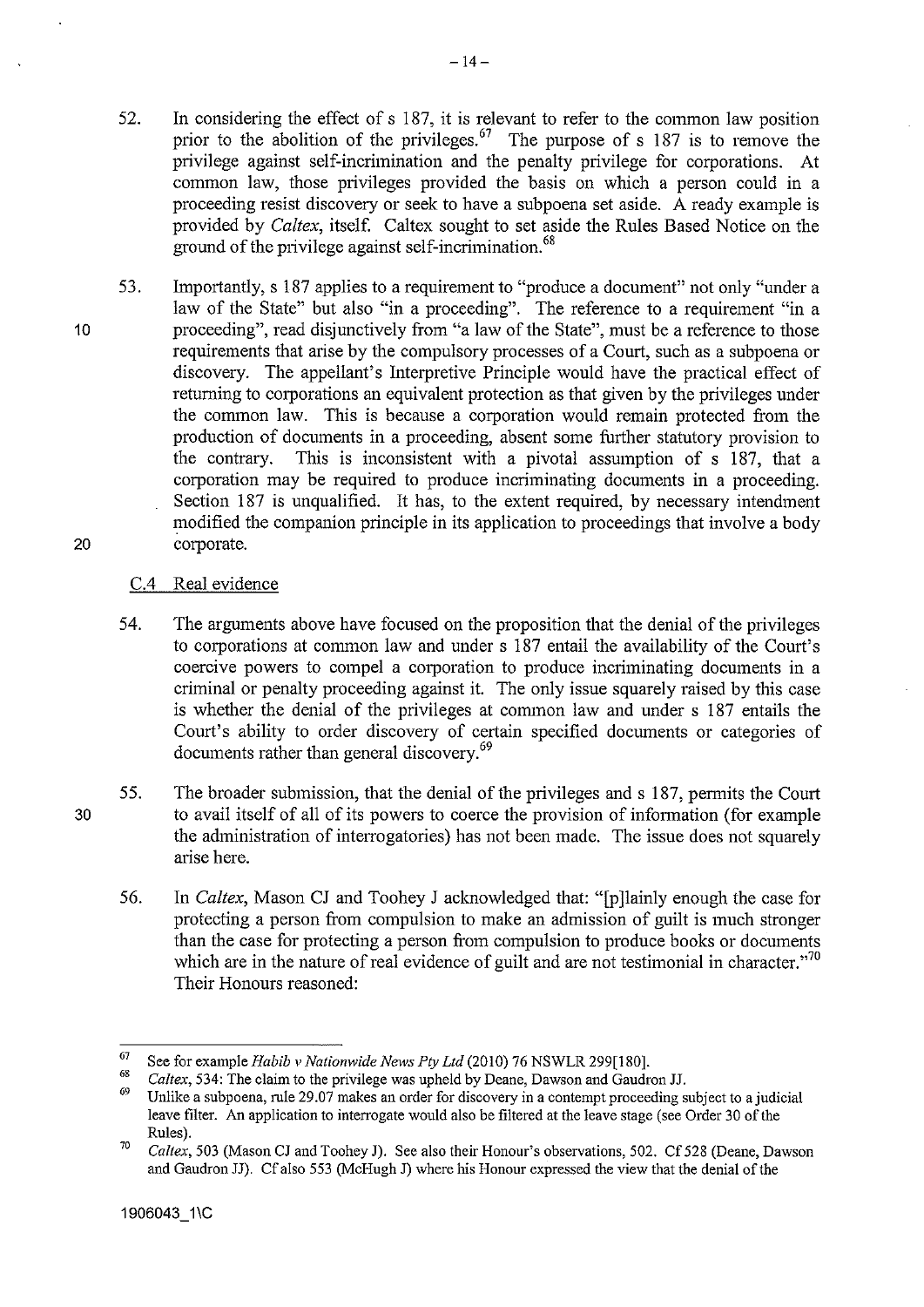Accepting that ... the privilege does protect the individual from being compeiied to produce incriminating books and documents, it does not foil ow that the protection is **an essential element in the accusatorial system of justice or that its unavailability in this respect, at least in relation to corporations, would compromise that system. The**  fundamental principle that the onus of proof beyond reasonable doubt rests on the **Crown would remain unimpaired, as would the companion rule that an accused**  person cannot be required to speak to testify to the commission of the offence 71 charged.

57. A subpoena seeking the documents which are the subject of the discovery order in this case, would plainly not compel any testimonial evidence. The same is true for the discovery order itself. Consistently with the observations of Mason CJ and Toohey J, neither such a subpoena or the discovery order would compromise the accusatorial system. This may be contrasted with the issues raised in *X7* and *Lee 2,* which concerned a departure from the accusatorial nature of the criminal justice system in a fundamental respect. 72

#### C.5 Policy justifications for the denial of the privileges

- 58. As is set out above, in the process of considering whether the privilege against selfincrimination would be denied to corporations at common law, the High Court recognised the impact of this on the maintenance of the accusatorial system. It was recognised that powerful policy reasons, which transcended any impact on the accusatorial system, supported the denial of this privilege. This was particularly so in the case of the compulsory production of real evidence by corporations. The appellant's primary argument in this case, would run counter to those policy considerations identified in *Caltex* which are set out below.
	- 59. **First,** crimes for which corporations are usually prosecuted involve complex documentary material. The impediments to law enforcement are greater when the conduct is that of a corporation.<sup>73</sup> The suggestion that the availability of the privilege to corporations (as a shield to the production of documents) achieves the correct balance between the individual and the state should be rejected out of hand.<sup>74</sup>
- 30 60. **Secondly,** such observations have particular force in a case, like the present, that concerns the attribution of corporate responsibility. As was recognised by Brennan J in *Caltex,* the imposition of criminal liability on a corporation depends upon demonstrating that the relevant act or omission was within the scope of authority

20

privileges would entail the power to interrogate in a proceeding against a corporation for a penalty. See also *Abbco,* 145-G-146-A (Gummow J).

<sup>7</sup>l *Caltex,* 503, 504 (Mason CJ and Toohey J). See also 516- 517, (Brennan J). Cf *NSW Food Authority v Nutricia* (2008) 72 NSWLR 456. This case concerned an application by the accused to set aside six notices **seeking information and/or documents in relation to extant summary criminal proceedings against it. The**  notices were accurately described as interrogatories: 461 [6]. Spigelman CJ (with whom Hidden and Latham JJ agreed), in holding that the notices should be set aside, recognised the distinction between real evidence **and testamentary evidence. However, his Honour observed that no point arising from this distinction was**  argued in the case: "There was no contention that the Court should consider the issue of the production of documents separately":  $468$  [32]. See also,  $484 - 5$  [118].

<sup>72</sup>  See *Lee* 2, [31].

<sup>73</sup>  *Caltex,* 491, 500 (Mason CJ and Toohey J, 515 (Brennan J), 554 (McHugh J); Ramsay, 'Corporations and Privilege Against Self-Incrimination' (1992) 15 *University of New South Wales Law Journa/297,* 306- 7; *United States v White* (1944) 322 US 694, 700.

<sup>74</sup>  *Caltex,* 500 (Mason CJ and Toohey J).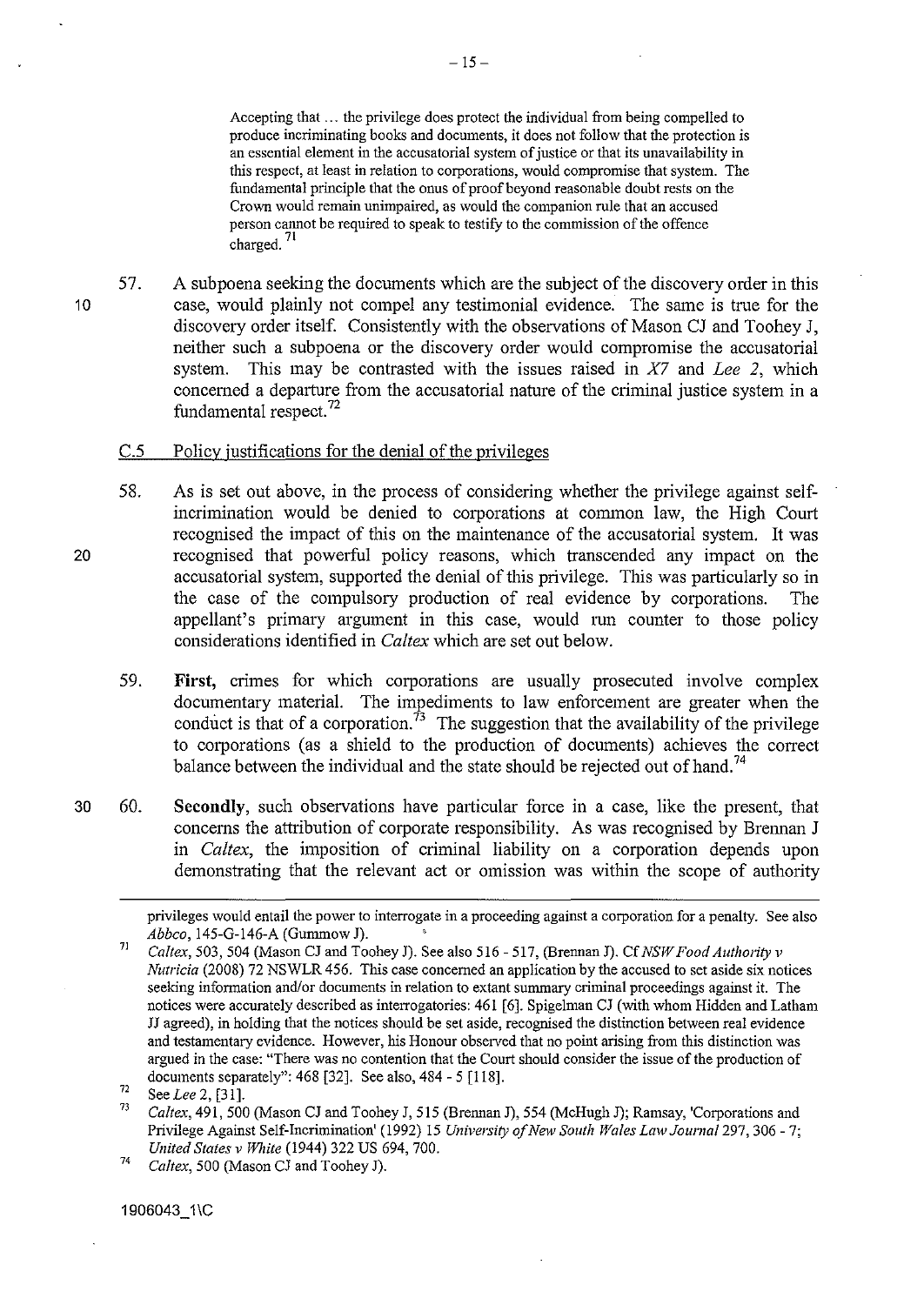conferred by the corporation upon the person or persons whose act, omission the corporations liability is said to depend.<sup>75</sup> Importantly, "[p]roof of those additional issues, linking the artificial entity with the relevant elements of the offence, often depends entirely or substantially on proof of documents in the corporation's possession or power". 76

61. **Thirdly,** incorporation is a benefit confened by the State, presumably for the benefit of the public. This imports conelative obligations to obey the law and discover documents as a form of accountability. 77

 $-16-$ 

- 62. **Fourthly,** corporate documents constitute the best evidence of their business transactions and activities. It makes no sense for a privilege to be available to a corporation in respect of those books and documents when officers of the corporation are bound to testify against the corporation unless they are able to claim the privilege personally. 78
	- 63. **Fifthly,** corporate documents tend to speak for themselves and are less fallible than oral testimony. If the availability of such documents is restricted, this will force regulatory authorities to place greater emphasis on the testimony of company officers and employees. In tum, this will force the officer or employee into the trilemma of contempt, truthful evidence to the detriment of his employer, or perjury. This in circumstances where the required evidence may be more accurately revealed in the corporation's documents.<sup>79</sup>
	- 64. **Sixthly,** there is a "public interest in the administration of justice that requires that the parties be given a fair trial on all the relevant and material evidence"<sup>5</sup>.<sup>80</sup> As was recognised by McHugh J in *Caltex:* "To deprive the corporation's opponent- whether the Crown or a private litigant  $-$  of evidence which will assist that party's case is a high price for the administration of justice to pay in return for securing the integrity of the adversary system of justice".<sup>81</sup> This led his Honour to conclude:

... a strong case can be made in favour of the conclusion that the privilege should not be exercisable by a corporation so as to prevent the prosecution obtaining, by **subpoena, documents which are relevant to the issues in criminal proceedings. The**  documents exist. They can be obtained by search warrant ... Why then should this evidence be allowed to remain hidden in the files of the corporation when it is relevant to an issue to be tried in criminal proceedings? It is difficult to see how the **administration of justice, even under the adversary system of criminal justice can be**  advanced by allowing a corporation to refuse to produce documents on subpoena simply because the documents tend to incriminate the corporation. If a corporation can refuse to produce documents, the public interest in detecting and punishing crime is diminished so that the integrity of the adversary system can be maintained for the benefit of an artificial entity. This is much too high a price to pay for allowing corporations to claim the privilege.<sup>82</sup>

75 *Caltex,* 514- 515 (Brennan J).

30

<sup>76</sup>  *Ca/tex,* 515 (Brennan J).

<sup>77</sup>  *Caltex,* 490-491 (Mason CJ and Toohey J); *Hale v Henkel* (1906) 201 US 43, 69 -70.

<sup>78</sup>  *Caltex, 504 (Mason CJ and Toohey J); Reg v Anway Corp [1989]* 1 SCR 21, 41.

<sup>79</sup> 

<sup>&</sup>lt;sup>79</sup> Caltex, 504 (Mason CJ and Toohey J).<br><sup>80</sup> *Sankey v Whitlam* (1978) 142 CLR 1, 95-96 (Mason J), referred to in *Caltex*, 553 (McHugh J).<br><sup>81</sup> *C*-line 555, 556 (McHugh D).

<sup>&</sup>lt;sup>81</sup> Caltex, 555 - 556 (McHugh J).<br><sup>82</sup> Caltex, 556 (McHugh J).

<sup>82</sup>*Caltex,* 556 (McHugh J).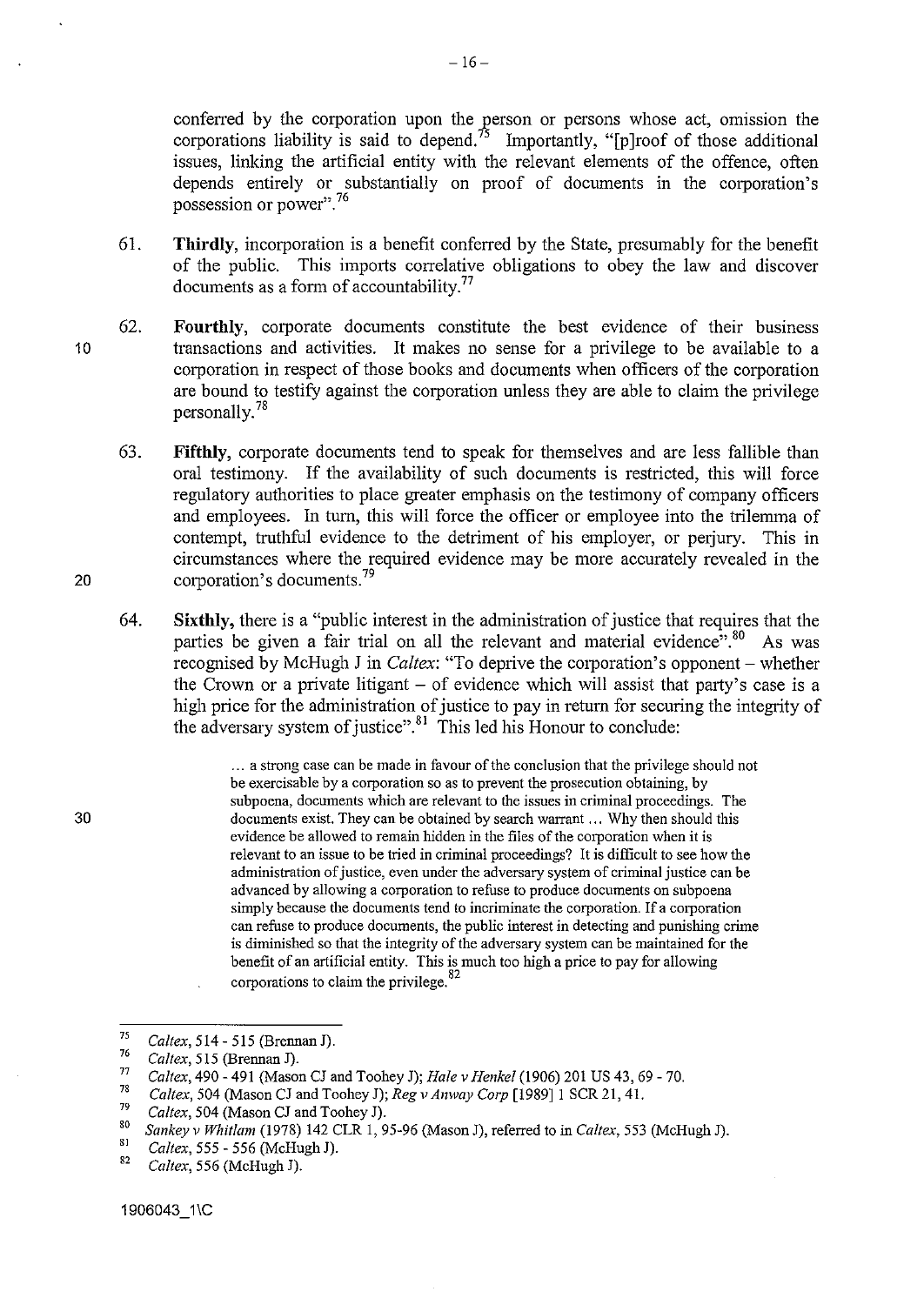65. Moreover, a number of these considerations carry particular weight in a contempt proceeding, where the moving party is unlikely to be able to have recourse to any coercive powers of investigation, such as a search warrant. This may support the relaxation of any accusatorial notions that attend such a proceeding. As this Court held in *Witham* v *Holloway* although proceedings for contempt are essentially criminal in nature that is not to equate them with the trial of a criminal charge.  $83$ 

#### **D The appellant's other arguments**

- 66. The appellant contends at AS: [21]-[31] that discovery is a process that is antithetical to an accusatorial proceeding. However, this reflects the now historical principle. embodied in the penalty privilege, that "none shall be obliged to discover what may tend to subject him to a penalty, or to that which is in the nature of a penalty".<sup>84</sup>
- 67. The significance of the denial of the privileges, particularly the penalty privilege, is that assumptions about what procedures, such as discovery, were for, are no longer valid. As the Court of Appeal observed: "[i]t has long been a truism that discovery is not available against an accused in a criminal proceeding. *Caltex,* did, after all, represent a radical shift in the law as it had long been understood".<sup>85</sup>
- 68. The appellant contends<sup>86</sup> that the Rules do not, expressly or by necessary intendment, provide for discovery in proceedings under Order 75. This rests on its further contention that the Interpretive Principle applies. This is addressed in Part C above. To the extent that the appellant advances any separate argument as to the construction of the Rules, the Attomey-General submits:
	- (a) the proceeding was commenced under Order 75 of the Rules. This is consistent with the longstanding principle that contempt proceedings operate in the civil jurisdiction of the Court;
	- (b) contrary to the submission of the appellant, Order 75 is not a "self contained order". $87$  It is not a code. It must operate in conjunction with other rules outside that order. For example, r. 75.06 refers to an affidavit, but Order 43 supplies the formal requirements for an affidavit.<sup>88</sup> Moreover, the appellant properly concedes that the subpoena procedure under the Rules attaches to a contempt proceeding brought under r. 75.06 (however the appellant contends that such a regime is confined to third party subpoenas);
	- (c) the Court of Appeal has held, correctly, that the entirety of the Rules apply prima facie to proceedings brought under Order 75 in relation to alleged contempts of court. 89

10

20

<sup>83</sup>*Witham v Holloway* (1995) 183 CLR 525, 534 (Brennan, Deane, Toohey and Gaudron JJ).

<sup>84</sup>*Abbco,* 118-G (Burchett J).

 $^{85}$  COA Decision, [305].

 $^{86}$  AS: [46]-[50].

 $88 \text{ AS.} [53]$ .

<sup>&</sup>lt;sup>88</sup> See also, for example, Order 7 (service), Order 46 (applications on summons).<br><sup>89</sup> *CFMEU v Boral Resources (Vic) Pty Ltd & Ors* [2013] VSC 378) [10] (Beach JA with Osborn JA agreeing).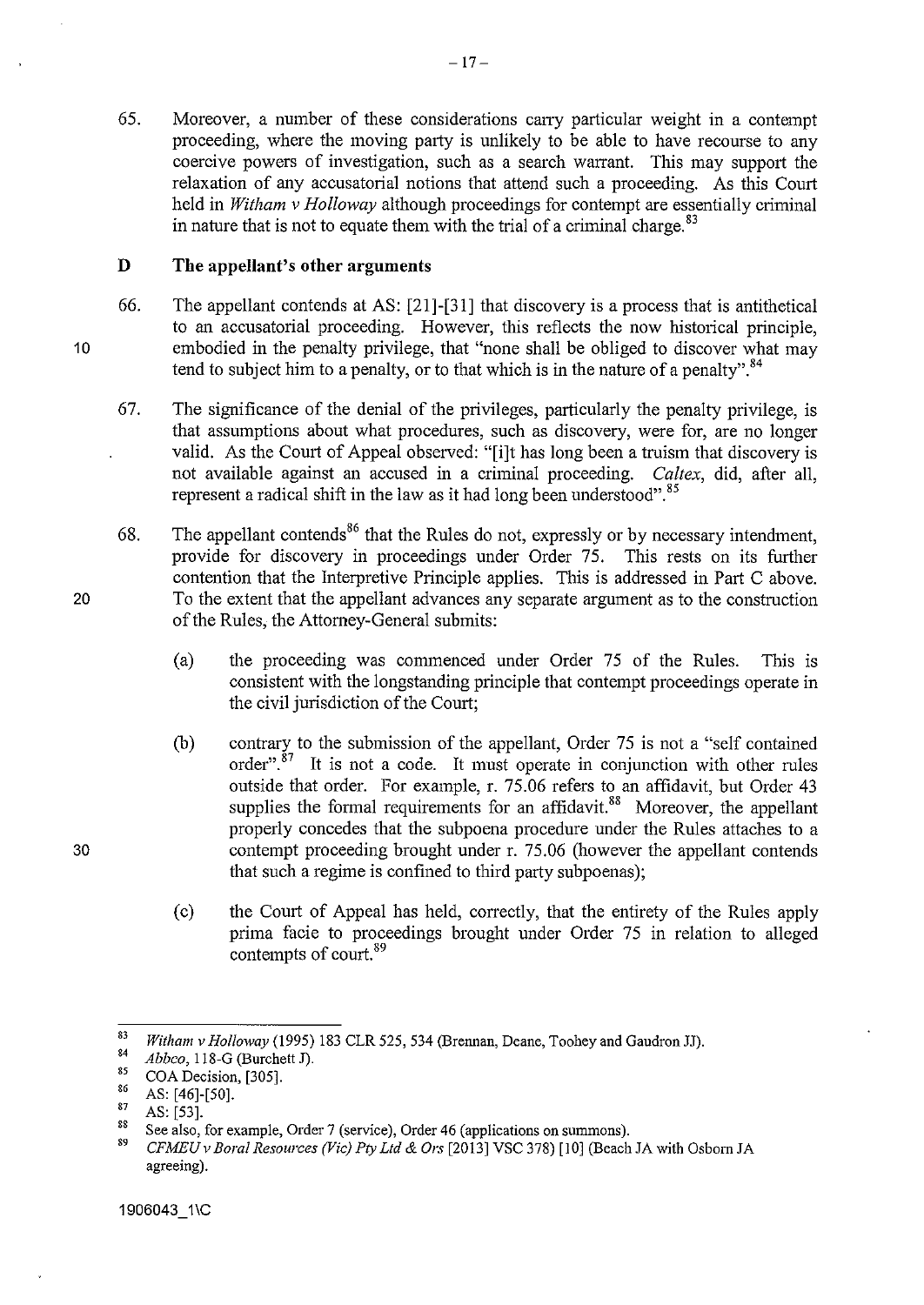#### **E. Substantial Injustice**

- 69. The application before the Court of Appeal was for leave to .appeal an interlocutory order, pursuant to ss 10 and 17A(4)(b) of the *Supreme Court Act* 1986 (Vic). Consistent with the principle described in *Niemann v Electronic Industries Ltd*   $(Niemann)$ ,<sup>90</sup> this required consideration of two questions: is the decision below attended with sufficient doubt to warrant the grant of leave and would substantial injustice be caused if the decision was allowed to stand.
- 70. Applying *Niemann,* the Court of Appeal held that there was "no answer" to the respondents' submission that leave to appeal should be refused, "at least on the basis that the [appellant] will suffer no substantial injustice if the order for discovery is permitted to stand".<sup>91</sup> This was because the documents in question could otherwise have been obtained by the simple device of issuing one or more subpoenas for production.
	- 71. The appellant submits that the Court of Appeal wrongly applied the principle in *Niemann*<sup>92</sup> In developing this argument, the appellant seeks limit the scope of the concept "substantial injustice". It submits that the purpose of the requirement of leave was "that leave would not be granted to appeal an interlocutory order, and so fracture and delay the proceeding, if the question of whether that order was wrong could be dealt with at a subsequent stage without causing substantial injustice".<sup>93</sup> From this platform, the appellant submits that *"Niemann* does not suggest that whether a substantial injustice arises can be measured by some other hypothetical exercises of power that are not in issue in the proceeding". <sup>94</sup>
	- 72. This argument is misconceived. The concept of "substantial injustice" is not so confined. The object of the requirement that an appeal lies only from an interlocutory order only by leave is to reduce appeals from these orders as much as possible.<sup>95</sup> As was explained by Fullagar J in *BHP Petroleum Pty Ltd v Oil Basins Ltd:*

It must not be forgotten that the general requirement of showing substantial injustice is an expression of Judges, not of a statute, and that it was expressed simply as a **guideline for the exercise of what must necessarily be and remain a broad discretion**  to grant or withhold leave to appeal.<sup>96</sup>

73. The test of substantial injustice focuses attention on the practical consequences if the impugned order stands. To do so is not to engage in an impermissible 'hypothetical'. This is demonstrated by the decision of the Court of Appeal (Tadgell, Chemov and Charles JJA) in *Brereton v Sinclair*.<sup>97</sup> In that case, a police informant charged an accused with statutory assault. An interlocutory order was made, the effect of which was that the charge alleging statutory assault was time-barred. In refusing the

<sup>90</sup>*Niemann v Electronic Industries Ltd* [1978] VR 431.

<sup>91</sup> COA Decision, [447].<br>
92 AS: [57].<br>
93 AS: [58].<br>
94 Ibid.<br> *95 Perry v Smith* (1901) 27 VLR 66; *Darrell Lea (Vic) Pty Ltd v Union Assurance Society of Australia Ltd* [1969] VR 401, 408; Cf AS: [58].

<sup>96</sup>*BHP Petroleum Pty Ltd v Oil Basis Ltd* [1985] VR 756, 759 (Fullagar J).

<sup>97</sup>*Brereton v Sinclair* (2000) 2 VR 424, [31] (Chernov JA).